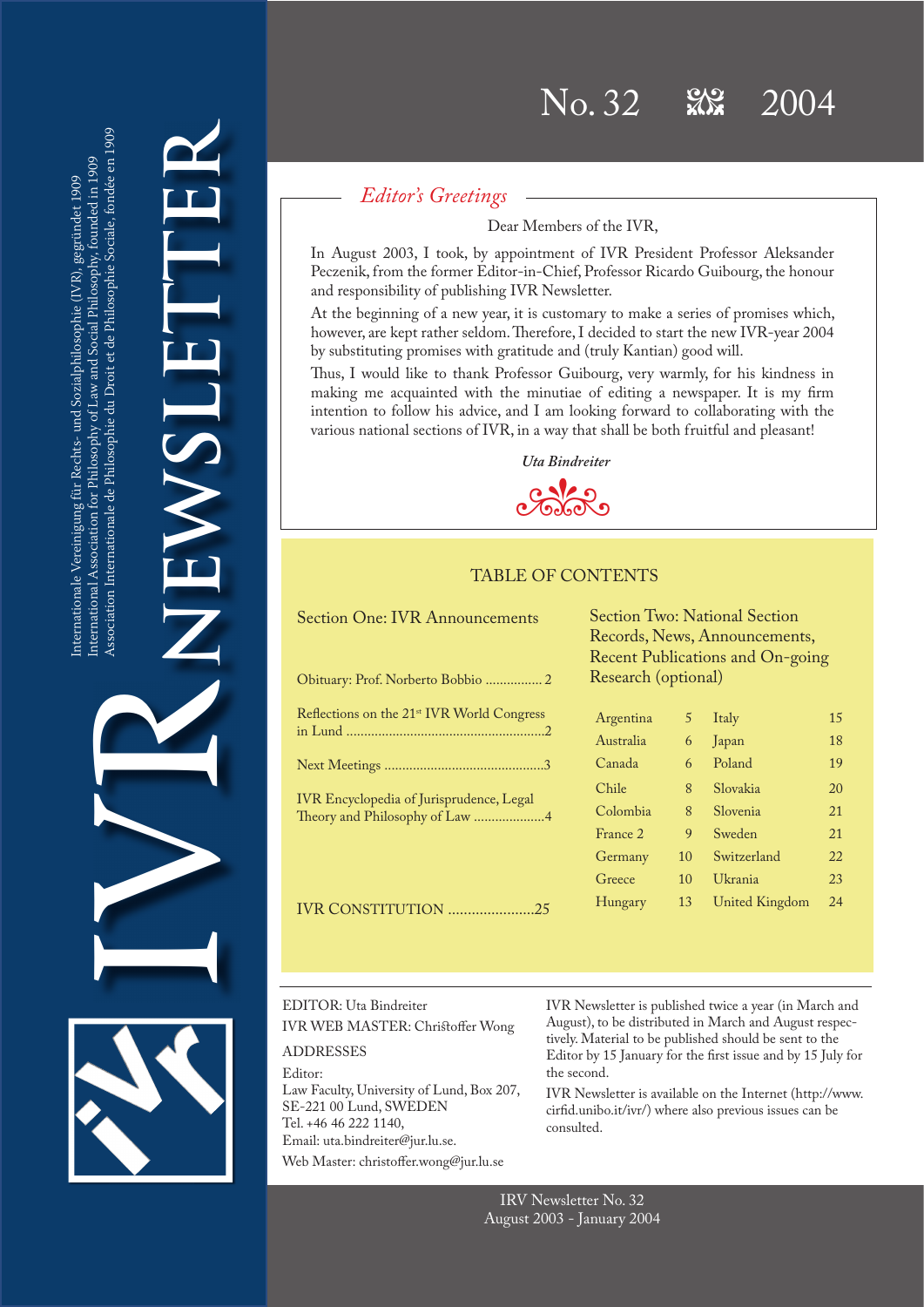### **Obituary: Norberto Bobbio**

With regret, we must inform you about the death of Norberto Bobbio, our IVR Honorary President. He was born on 18 October 1909. He died on 9 January 2004.

Bobbio played a great role in creation of Italian analytical legal positivism, attempting to integrate logical positivism and Hans Kelsen's pure theory of law. He shared Kelsen's opinion that many problems, unsolvable by analyzing single legal rules, can be successfully addressed by elaborating a theory of legal systems. However, Bobbio derived further consequences from this insight. He acknowledged the existence of different types of legal rules, thus refusing Kelsen's reduction of all legal norms to duty- or sanctionimposing rules. Since the mid-1960s, Bobbio become more critical to Kelsens theory. He argued against its value-free, scientific ambitions and emphasized that it actually was an expression of normative convictions. Later on, Bobbio wrote important works about social functions of law. He also defended welfare-state liberalism.

Bobbio was not only a great scholar but also played a great role in Italian culture and politics. At the end of his long life, he served many years as a member of Italian Senate. IVR members remember his excellent lecture, opening the 17th World Congress in Bologna.

He was one of the greatest personalities of legal theory. We will miss him deeply.

### *Aleksander Peczenik*

### **Reflections about the 21st IVR World Congress in Lund**

It was a rather big congress with ca. 550 participants. Most of them came from Europe but there was a big participation from all continents. The biggest representation was from UK, more than 50 participants. A significant number of persons came of course from the US. The participation from Japan was very good, more than 20 persons. Polish participation, too, was above the average, again more than 20 persons. All in all, people came from Armenia, Argentina, Australia, Austria, Belgium, Brazil, Bulgaria, Cameroon, Canada, Chile, China, Colombia, Denmark, Estonia, Ghana, Greece, Finland, France, Germany, Hong Kong, Hungary, India, Island, Israel, Italy, Japan, Korea, Lebanon, Lithuania, Malta, Mexico, Netherlands, Nigeria, Norway, Poland, Portugal, Romania, Russia, Saudi Arabia, Serbia, Slovakia, Slovenia, South Africa, Spain, Sweden, Taiwan, Turkey, UK, Ukraine and USA.

There were 23 plenary lectures, ca. 75 special workshop sessions, more than 60 working group sessions, more than 10.000 cups of coffee. The weather was good, the atmosphere friendly. Everyone appeared to be pleased. We received, among other things, the following comments: a very successful congress; a very pleasant experience; an enjoyable and instructive occasion; everything worked out perfectly and run smoothly; scientific content highly over the average. Modesty prohibits from quoting more such comments.

What did the congress give us as researchers? It is a complex question but I would like to emphasize the following. Very different people could communicate with each other. For example, proponents of minimalist description of particular legal problems could talk with people who alluded to "coherent theory of everything". Analytical philosophers could talk with post-modern thinkers. Lawyers could talk with philosophers. Liberals could talk with communitarians. Researchers from very different countries could talk with each other. Not the least, the participation of specialised disciplines, such as law-andeconomics, cognition research and artificial intelligence in the law, was unusually great and very inspiring. Communication was real, not only drinking coffee together but also attempting to understand each other. Especially, lawand-economics was a success. Richard Posner's lecture got the biggest audience. Not without some worry, I could count 12 empty seats at this lecture; the Town Hall has capacity of 450 persons.

The success of special workshops must also be mentioned. For example, workshops on artificial intelligence in the law, cognitive science, law-and-economics and criminal responsibility were very successful, though they are not usual at IVR congresses.

We are happy to state that the "Young researcher grant" was a success. Almost 70 young people participated in the congress because of the grant. They will take care of the future of legal philosophy.

The success was possible because of a highly motivated staff of "yellow badges", efficient support from the Faculty of Law in Lund and, not the least because of generous sponsors: the Swedish Research Council; the Bank of Sweden Tercentenary Foundation; Torsten and Ragnar Söderberg Foundations; the Crafoord Foundation; the Swedish Institute; Emil Heijne's Foundation for Legal Research; the Gyllenstiernska Krapperup Foundation; Lars Hierta Memorial Foundation; Erik and Gurli Hultengren's Foundation for Philosophy and the European Commission High-level Scientific Conferences.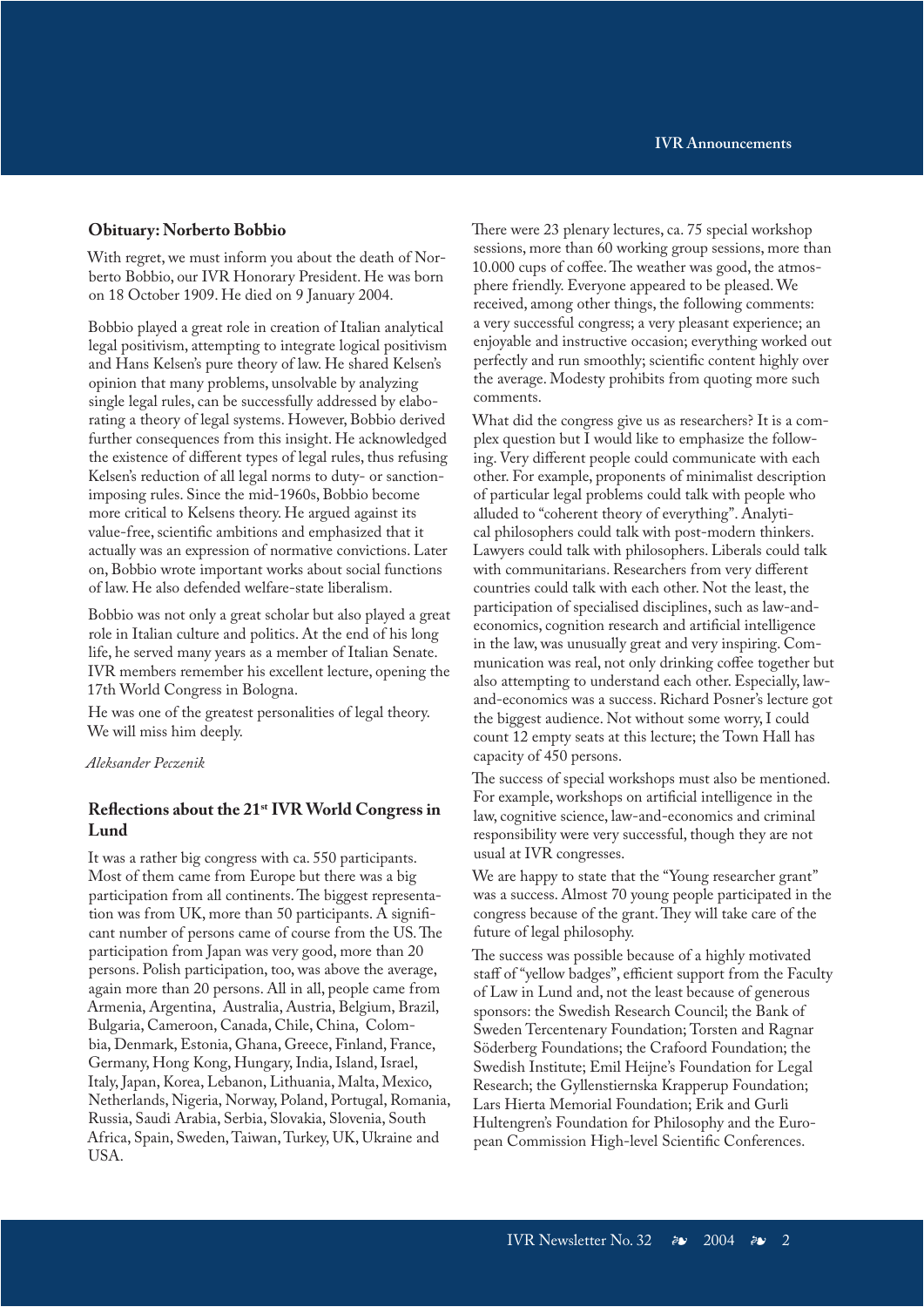There were also some worries. Participation of African countries was minimal. The same can be said about the Indian sub-continent and the Islamic countries. One reason for this consists in well-known economic problems and visa problems. In addition to it, the IVR obviously meets difficulties to cross various barriers between different legal and philosophical cultures. This is a challenge which must be met in future. Another worry was some decline of the interest from a number of previously successful national sections. To my knowledge, not a single Swiss participant showed up at the congress. There are also other European examples of this kind. The reasons of such failures are difficult to guess. Perhaps we failed to provide satisfactory information. Perhaps the interest for philosophy of law decreases in some countries. Perhaps it is just a coincidence. But the lesson is that the IVR must be on the alert. Nothing can be taken for granted in the modern, dynamic and complex world. I must confess having some nightmares before the congress about terrorists, wars, epidemics, various kinds of panic and so on.

The Proceedings of 21st IVR World Congress includes 4 Beihefte of the ARSP (editors Aleksander Peczenik, Zenon Bankowski, Svein Eng and Kenneth Himma). In the first of them which appears in spring 2004, there will be extensive information about the publication channels. In addition to it, the Proceedings include

- $\circledast$  *Ratio Juris* 17:1 and 17:2 with some plenary papers
- **<sup>369</sup>** Beiheft of *Rechtstheorie* (2004), editors Christian Dahlman, Werner Krawietz and Yasutomo Morigiwa
- j Volume published by Ashgate (2004): *The Theory and Practice of Legislation* (editor Luc Wintgens)
- $\circledast$  Volume 2:2 (Spring 2005) of *Ohio State Journal of Criminal Law* on Criminal Responsibility (editors Antony Duff and Joshua Dressler)
- j Volume of *Artificial Intelligence and Law Journal* 2004 (editors Jaap Hage and Giovanni Sartor) on Law, Morality, Politics and Defeasibility
- j Volume 79, issue 2 of *Chicago-Kent Law Review* (editor Horacio Spector) on Economics, Moral Philosophy, and Legal Scholarship
- j Special Issue, No 3, Vol. 17, 2003 of *International Review of Law Computers and Technology* (editor Fernando Galindo) on Electronic Governance and Philosophy of Law
- j Volume of *Analisi e diritto* 2004 (editors Paolo Comanducci and Ricardo Guastino) on Law and Objectivity—Legal Positivism, Critical Theory and the new wave of Natural Law

**<sup>35</sup>** Three volumes published by Ratio, Kraków 2004, namely on philosophical problems concerning *EU Citizenship and Law and Technology* (editor Ola Zetterquist); on *Form and Substance in Contemporary Constitutionalism* (editors Joakim Nergelius, Pasquale Policastro and Kenji Urata) and on *Stressing of Legal Decisions* (editors Krzysztof Pałecki and Christoffer Wong).

Finally, let me mention a pre-publication of plenary lectures in *Associations, Journal for Legal and Social Theory*, Volume 7, July 2003, Number 1.

*Aleksander Peczenik*

### **Next Meetings**

The 22nd IVR World Congress will be held in Granada, Spain, in May 24-29, 2005. Prof. Nicolás López Calera leads its organization. Please visit the web site: http:// www.ugr.es/~ivr2005/

\* \* \*

The yearly EC meeting will take place in Alicante, Spain, May 20-22, 2004. On that occasion, there will be a seminar on The Future of Legal Positivism

### **P RO GRAMME**

### FIRST DAY

*Tom Campbell* (Australian National University): "The Point of Legal Positivism"

*Paolo Comanducci* (Genoa University): "Legal Positivism and New-Constitutionalism"

*Fernando Atria* (Talca University): "Legal Theory and Legal Positivism"

SECOND DAY

*Eugenio Bulygin* (Buenos Aires University): "In Defence of Legal Positivism"

*José Juan Moreso* (Pompeu Fabra University): "Legal Indeterminacy and Legal Positivism"

*Tomasz Gizbert Studnicki* (Cracow University): "Legal Positivism and the Distinction between Law and Moral" LAST DAY

Round Table: "The Future of Legal Positivism". Participants: *Aleksander Peczenick*, *Robert Alexy*, *Juan Ruiz Manero*, *Eugenio Bulygin*

Contact person: *Macario Alemany* macario.alemany@ua.es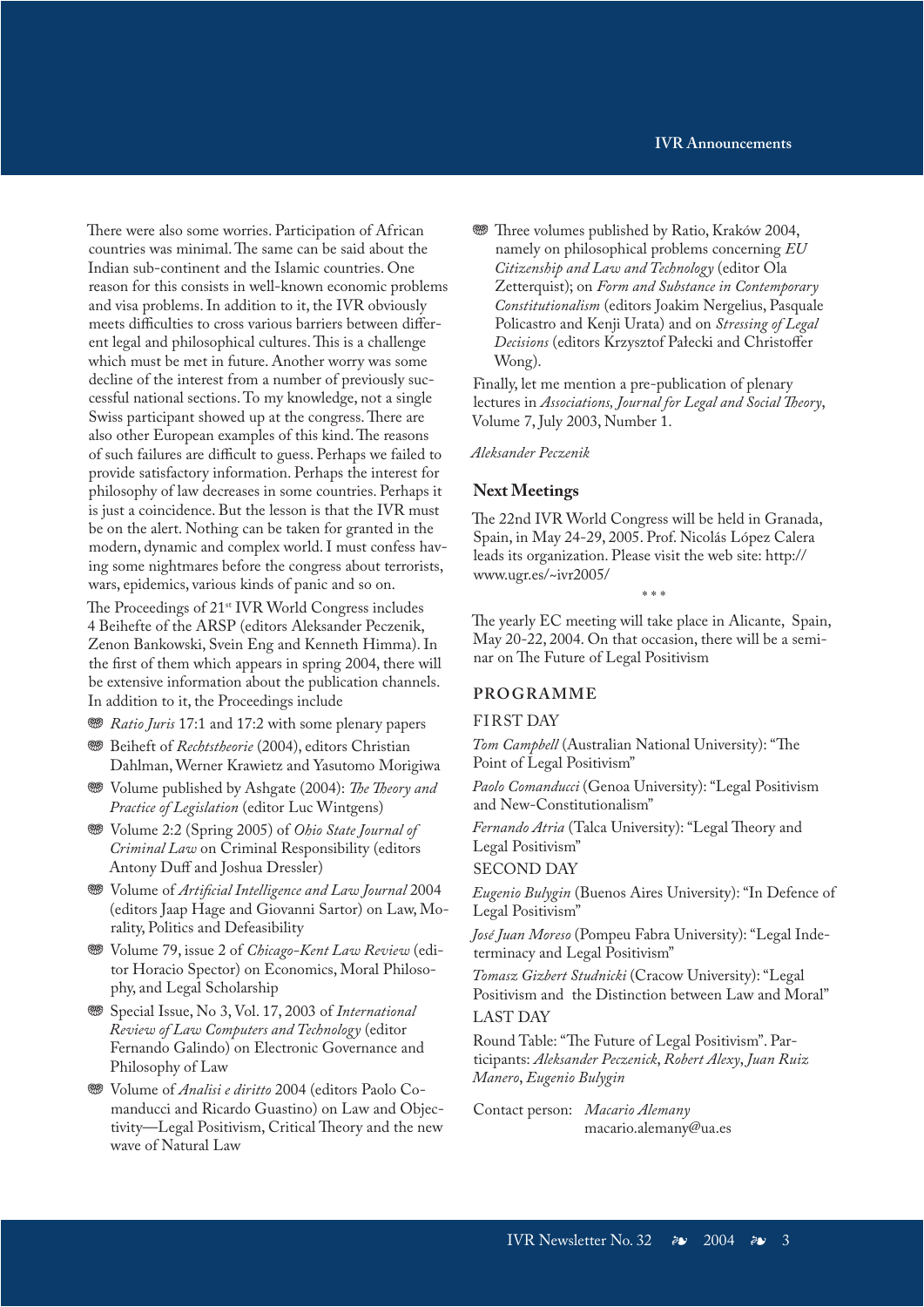### **IVR Encyclopedia of Jurisprudence, Legal Theory and Philosophy of Law**

The project shall reflect the needs of legal science in our complex and changing society. It should contribute to assure identity of legal theory between ordinary legal scholarship and philosophy. For example, a jurist who writes about statutory interpretation often makes philosophical assumptions about argumentation in general, about the nature of law, about legitimacy and so on. His knowledge about such things is often fragmentary and outdated. He needs an honest summary giving him links to such subjects and showing that they may be controversial. He has no reason to become a philosopher but his research should be immunised against philosophic naiveté.

The Encyclopaedia will have the following special characteristics.

- 1) It will consist of very brief executive summaries, about 2,500 words each, showing links of juristic method to controversial philosophical assumptions.
- 2) We should try to open each entry in the way making it comprehensible for an "ordinary" legal scholar why we legal philosophers talk about "strange" things.
- 3) The emphasis will be on philosophical controversies important for legal practice and linked to other philosophical controversies. Philosophy is essentially controversial, yet inevitable for a lawyer who wishes to think in a profound manner. Thus, we should conclude each entry with a list of philosophical controversies the subject provokes.
- 4) If possible, we will try to reveal the common ground behind controversies. Controversiality is philosophically inevitable but in practice often less dramatic than it appears in public debate of the present time.
- 5) The main idea is to make interconnections between different problems more accessible than they are now.
- 6) Another trademark of the encyclopedia is flexibility. The list of entries will be continually updated. The systematization of entries will also evolve in time. No attempt has been made to impose a theoretically underpinned systematization of the entries.

Drafts of a number of entries are now prepared. They will be discussed at a seminar in Lund 11-13 December 2004, with about 20 invited persons. After this seminar, the project will be made accessible online.

We have also planned similar seminars for 2005, 2006 and 2007, with about 10 invitees each time. Then, more entries will be added to the web site.

*Aleksander Peczenik*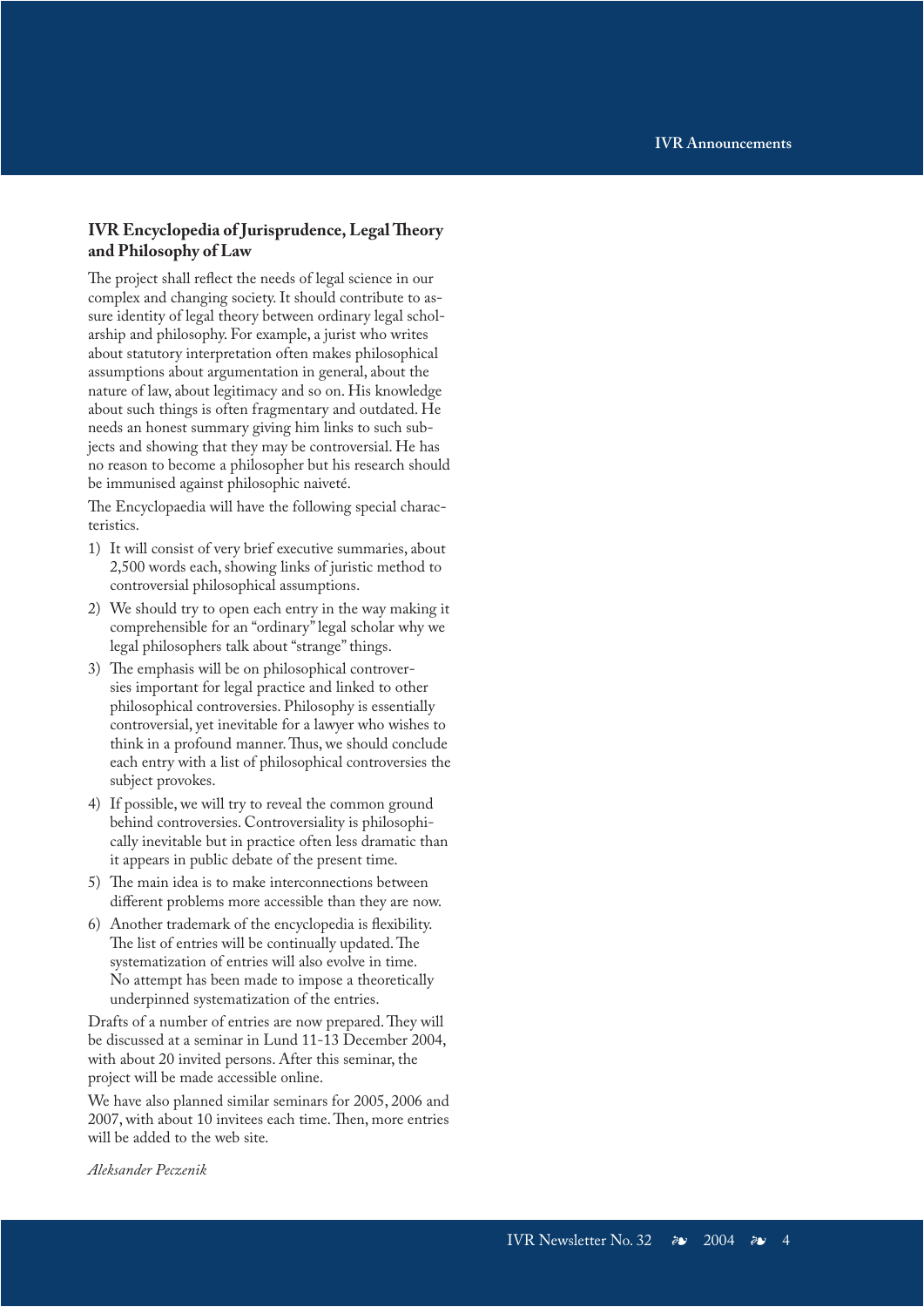### **IVR Announcements National Sections: Argentina**

# **ARGENTINA**

Asociación Argentina de Filosofía del Derecho

### **RECORDS**

- **<sup>35</sup>** *President:* Ricardo A. Guibourg
- **<sup>88</sup>** *Vice president:* Rodolfo L. Vigo
- **<sup>88</sup>** *Secretary: Pablo López Ruf*
- **<sup>35</sup>** *Treasurer:* Eduardo Barbarosch

*Other members:* Ariel Álvarez Gardiol, Abel J. Arístegui, Eugenio Bulygin, Miguel Ángel Ciuro Caldani, Julio C. Cueto Rúa, José Rolando Chirico, Diego Duquelsky, Ricardo V. Guarinoni, Carlos I. Massini, Mario Portela and Renato Rabbi-Baldi

*Board surrogates:* Armando Andruett, Eduardo Barcesat, Juan Cian-ciardo and Pablo Navarro

*Account reviewers:* Eloy Emiliano Suárez and Carlos M. Fernández

### **CONTACT**

Prof. Ricardo A. Guibourg, President

Av. Callao 492 10 B

1022 Buenos Aires – Argentina

Tel/fax: +54 44 4372 4613 (home); +54 11 4374 2711 (office)

E-mail: pachig@ciudad.com.ar

### **NEWS**

The XVII Argentine Meeting on Philosophy of Law and Social Philosophy was held in Córdoba, from October 30 to November 1, 2003. Main expositions were made by *Michael S. Moore* (University of Illinois) on "Semántica realista e interpretación juridica", translated by Ricardo V. Guarinoni; *Mario Chaumet* (University of Rosario), on "Reflexiones sobre la implementación de la decision judicial compleja: el caso de los intereses supraindividuales"; *Lucía Aseff* (University of Rosario), on "La noción de orden público: entre la tópica jurídica y el análisis crítico del discurso"; *Rodolfo Vázquez* (ITAM, México), on "Teorías, principios y reglas. Reflexiones desde la bioética"; *Ricardo V. Guarinoni* (University of Buenos Aires), on "Derogación y después"; *Joaquín Migliore* (Universidad Austral, B.Aires), on "John Locke y el problema de la tolerancia. Un aporte a la historia del surgimiento de la doctrina de los derechos humanos"; *Pablo Navarro* (Universidad del Sur), on "La validez de las normas derivadas", and *Paolo Comanducci* (University of Genoa, Italy), on "Las conexiones entre el derecho y la moral". *Eduardo S. Sodero* 

won the AAFD Young Scholar Award, and his paper on "Sobre el cambio de los precedents" was discussed within the plenary sessions. Other papers were presented by *Juan José Bentolila*, *Julio César Castiglione*, *José Luis Cristaldo Bustamante*, *Miguel Ángel Ciuro Caldani*, *Graciela Daives de Marcotullio*, *Damián Dellaqueva*, *Juan Iosa*, *Santiago Legarre*, *Mónica Lin Tejerina*, *Juan Alberto Madile*, *Eloy Emiliano Suárez* and *Juan Manuel Villarroel*.

# **ANNOUNCEMENTS**

The XVIII Argentine Meeting on Philosophy of Law and Social Philosophy will be held in Buenos Aires, from September 30 to October 2, 2004.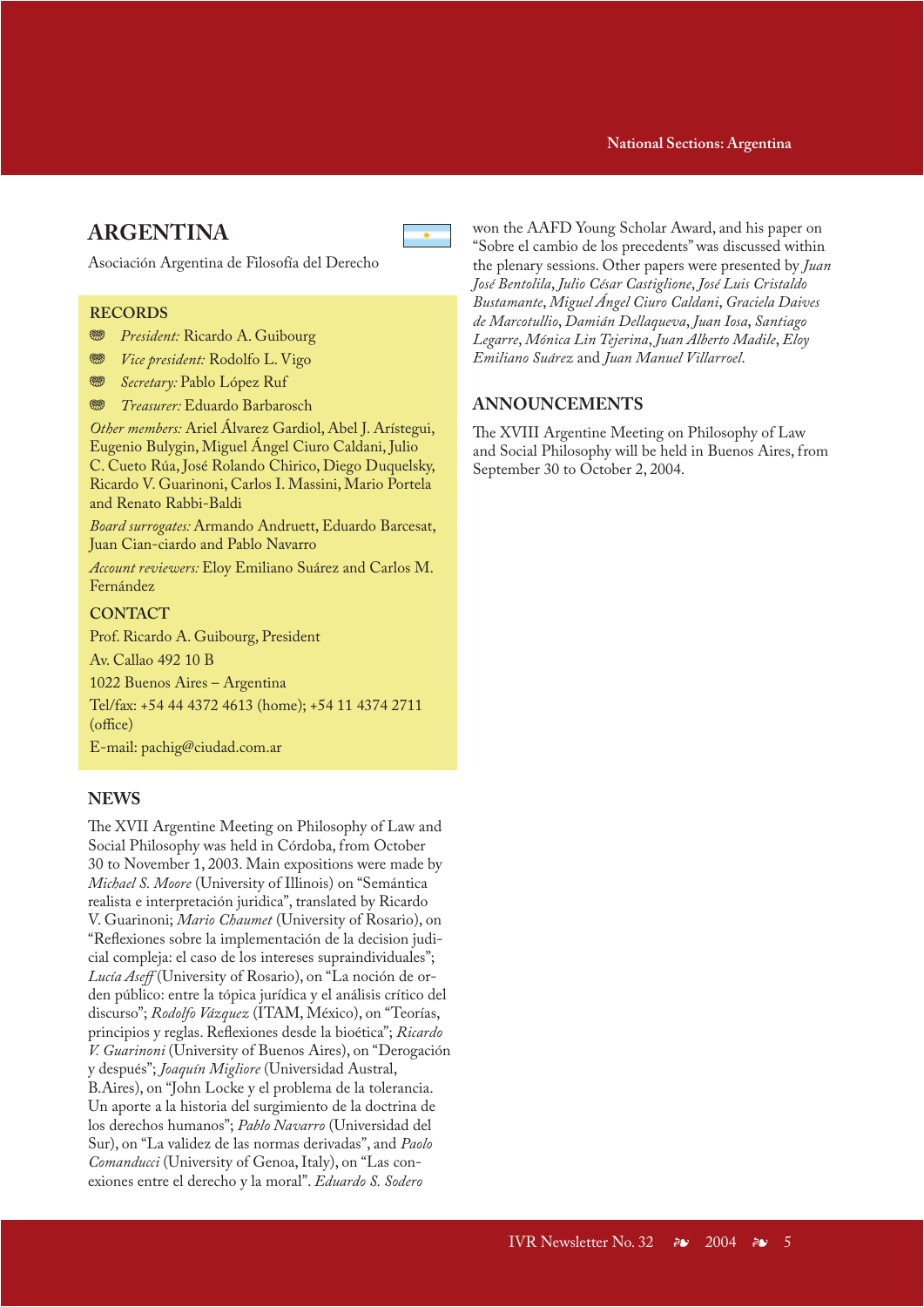# **AUSTRALIA**



Australian Society of Legal Philosophy ASLP

### **RECORDS**

- **<sup>35</sup>** *President:* Tom Campbell, Charles Stuart University, Canberra
- **WE** Secretary: Peter Cane, Australian National University, Canberra

*Membership:* 89

### **CONTACT**

aslp@coombs.anu.edu.au

### **NEWS**

After some years of inactivity the Victorian branch of the ASLP has re-launched itself with a well attended series of seminars held in Melbourne organised by A/Professor *David Wood*.

The Annual Conference of the ASLP was held in conjunction with the Julius Stone Institute of Jurisprudence at the University of Sydney, July 18-20. The Keynote Speakers were:

- **<sup>35</sup>** *David Nelken* (Macerata and Cardiff) 'The Concept of Legal Culture' and
- **<sup>88</sup>** *Jeremy Waldron* (Columbia) 'Legislating with Integrity'

The subject of the Book Symposium was PETER CANE, *Responsibility in Law and Morality*, Oxford University Press 2002.

The ASLP published Volume 28 (2003) of the *Australian Journal of Legal Philosophy*. Editor: *Tom Campbell*, Assistant Editor: *Peter Cane*, Reviews Editor: *Leighton McDonald*. Articles include:

- **<sup>88</sup>** *David Dyzenhaus*, 'Humpty Dumpty Rules or the Rule of Law: Legal Theory and the Adjudication of National Security'
- **<sup>35</sup>** *George C Christie*, 'The Importance of Recognising the Underlying Assumptions of Legal and Moral Arguments: of Law and Rawls'
- **WE** Andrew Geddis, 'Three Conceptions of the Electoral Moment'
- **<sup>889</sup>** Steven Tudor, 'Modes of Mercy'
- **WE** Adrian Walsh, 'Monetary Valuation in the Law: Incommensurability and the Objection from Substitutability'

The article by *Andrew Geddis* won the ASLP Essay Prize 2003.

The journal, including details of the ASLP Essay Prize 2004 is available online at http://lawrsss.anu.edu.au/aslp

# **CANADA**

Canadian Section IVR (CS-IVR)

### **RECORDS**

- J President: *Susan Dimock* (dimock@yorku.ca)
- $\circledast$  Vice-President: *Chris Rucker*
- J Executive Director: *Nathan Brett* (Nbrett@is.dal.ca)

### **CONTACTS**

*Brenda M. Baker* (bmbaker@ucalgary.ca) *Nathan Brett* (Nbrett@is.dal.ca) http://cs-ivr.phil.umanitoba.ca/

#### **Minutes of 2003 CS IVR AGM, Dalhousie University, Halifax, June 3, 2003 (unapproved):**

*Present:* Brenda Baker, Nathan Brett, Bob Bright, Hugo Cyr, Susan Dimock, Joseph Ellin, Chris Gray, Michael Guidice, Dennis Klimchuk, Ann Levey, Alistair Macleod, Michael Milde, Mark Ramsay, Eldon Soifer, Chris Tucker, Paul Viminitz, Lars Vinx, Sheldon Wein, Alex Wellington.

#### **1. Minutes**

The minutes of the 2002 meeting were approved, with a correction saying that \$500, not \$1500, was owed to the IVR.

#### **2. Executive Director's Report**

The Executive Director, *Nathan Brett*, reported that the association has \$1400 in its account, \$900 plus \$500 from CIDA. Regarding payment of dues, AMINTOPHIL and the IVR now have an agreement in writing that they will each deduct \$5.00 as already paid for those who are members of the Canadian Section IVR. Current dues of ongoing members were due as of this meeting.

#### **3. President's Report**

The outgoing President *Bob Bright* reported that CIDA did not get in touch with us this year, so their intentions were not known. The web site was now running smoothly and mail management software was coming. The possibility of discussion lists was mentioned. Pdf was the most stable format for circulating papers, so will continue to be used. Submissions could be single spaced to save on printing costs. Bob would continue as webmaster for the CS IVR.

There was a unanimous expression of thanks to Bob for doing such an excellent job setting up the website and administering the distribution of papers for the 2003 meeting.

#### **4. Report of International IVR Representative**

*Brenda Baker* reported that an exciting program was in place for the XXI World Congress of the IVR in Lund, Sweden, Aug 12-18. Three members of the CS IVR were planning to attend (*Baker*, *Gray*, *Macleod*). The next World Congress in 2005 was to take place in Granada, Spain, likely in early summer. The location for the 2004 interim meeting of the IVR Executive would be determined at the Lund congress, and reported to CS IVR members.

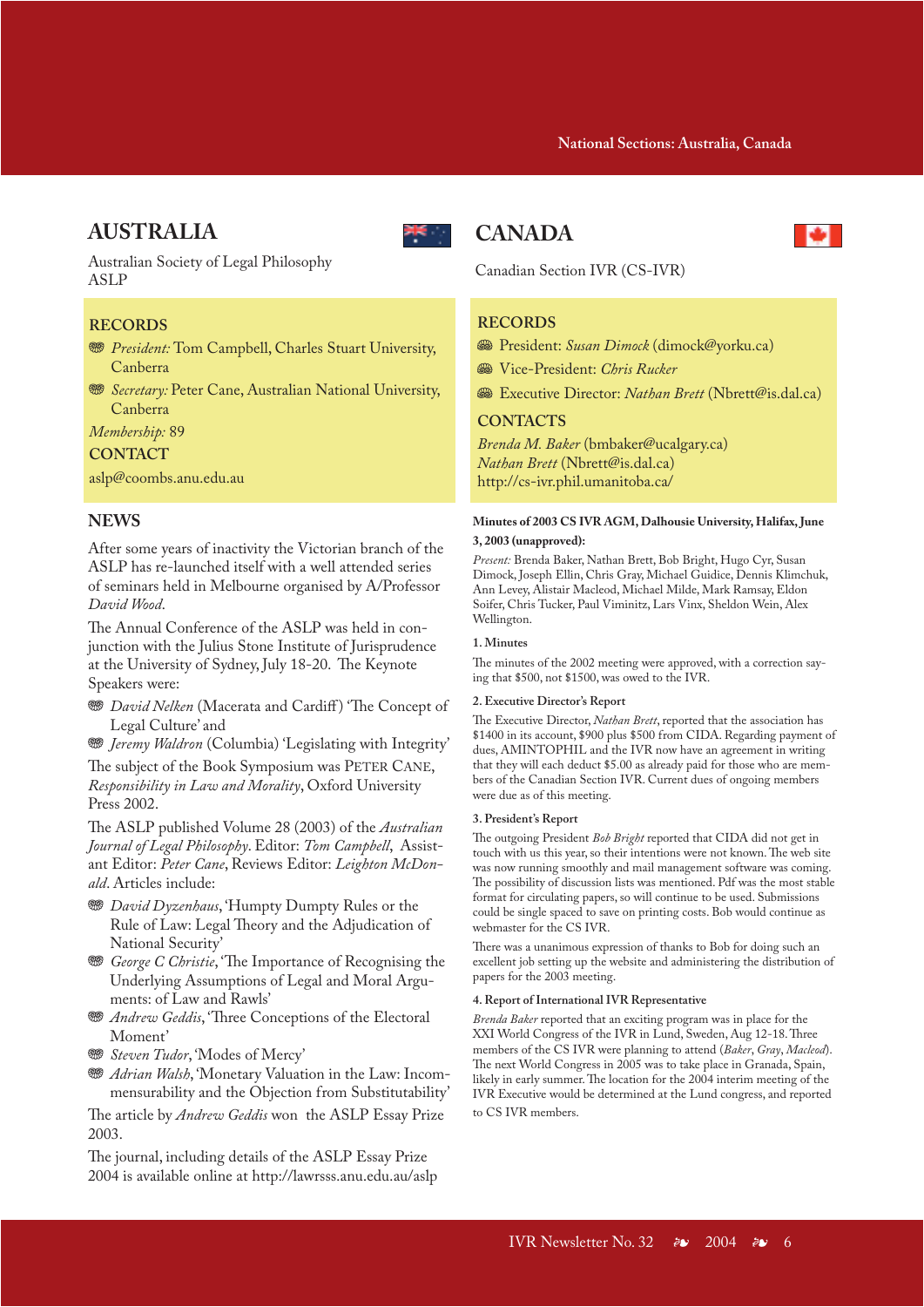### **IVR Announcements National Sections: Canada**

#### **5. Roster of Papers for the 2003 CS: IVR Meeting, JUNE 3, 2003**

- **We** Michael Giudice, Imperialism versus Continuity in Legal Theory *Joseph Ellin*, Some Comments on Moser
- **Subset Joe Ellin, Is Inclusive Legal Positivism the Best Theory?** *Michael Giudice*, Is Inclusive Legal Positivism Best?on Joseph Ellin
- **GB** *Chris Gray*, Positivization as a Function of Modernity...: *Catherine Valcke*, Law as an Autopoietic System: on Christopher Gray

*Lars Vinx*, Gray's 'Positivization as a Function of Modern Law'

- **<sup>38</sup>** *Alistair McLeod*, The Structure of Arguments for Human Rights *Chris Tucker*, Macleod's: The Structure of Arguments for Human Rights
- $\otimes$  *Paul Viminitz*, The Myth of Civilian Immunity *Sheldon Wein*, Civilian Immunity and the Law: on Paul Viminitz *Chris Tucker*, Why there can be a Law of Civilian Immunity...
- J *Dennis Klimchuk*, Mack v. Canada and the Limits of the Law of Unjust Enrichment
- J *Eldon Soifer* and *D. Elliott*, Do God and My Cat Violate My Privacy?
	- *Brenda Baker*, Is Observation without consent inimical to privacy?
- J *Alex Wellington*, Publication Bans: Freedom of the Press or Freedom From the Press?
- **&** *Nathan Brett*, Teaching Class: Justice and Privatisation in Education
- **&** *Chris Tucker*, Contractarianism, Compliance and Education *Chris Tucker*, Towards a Rejection of Constraint *Sheldon Wein*, Complying with the Constraint Requirement...on Tucker
- *Paul Viminitz*, Buddhism Made Simple: on Chris Tucker
- Christopher B. Gray, "Two Visions of Equality"

#### **6. Next Year's Meeting**

President *Susan Dimock* reported that the 2004 Humanities Congress would be hosted by the University of Manitoba. The expected dates for the CPA were May 29-June 1, 2004; following our normal practice , the 2004 CS IVR meeting would be held on the day after the CPA, namely, June 2, 2004. It was mentioned that the Law Forum had members who could be interested in our meetings, and we could try to liaise with them. Other groups with possible overlapping interests included the Canadian Association of Law Teachers and the Law Commission of Canada. *Susan Dimock* agreed to look into possible coordination with interested law groups. It was agreed that the final determination of the 2004 meeting date would be left to the Executive of the CS IVR to determine by summer's end.

#### **7. Topics for the 2004 meeting on June 2, at the University of Manitoba**

The following topics were tentatively agreed on, leaving it to the Executive to finalize the list:

- **So** Family Law
- **Executives** Legalization vs. Decriminalization
- Judicial Power and Democracy
- **S** Liberty and Harm
- **S** Work in progress

#### **8. Election of New Vice-President**

*Chris Tucker* was elected by acclamation to the position of Vice-President.

#### **9. Other business**

*Chris Gray* reminded other members that next year would be the 20th Anniversary of the CS IVR.

*Nathan* and *Mary Lou* generously invited society members to a lobster dinner at their home after the day's meetings. Their invitation was accepted with enthusiasm and gratitude.

Minutes prepared by *Brenda Baker* August 4, 2003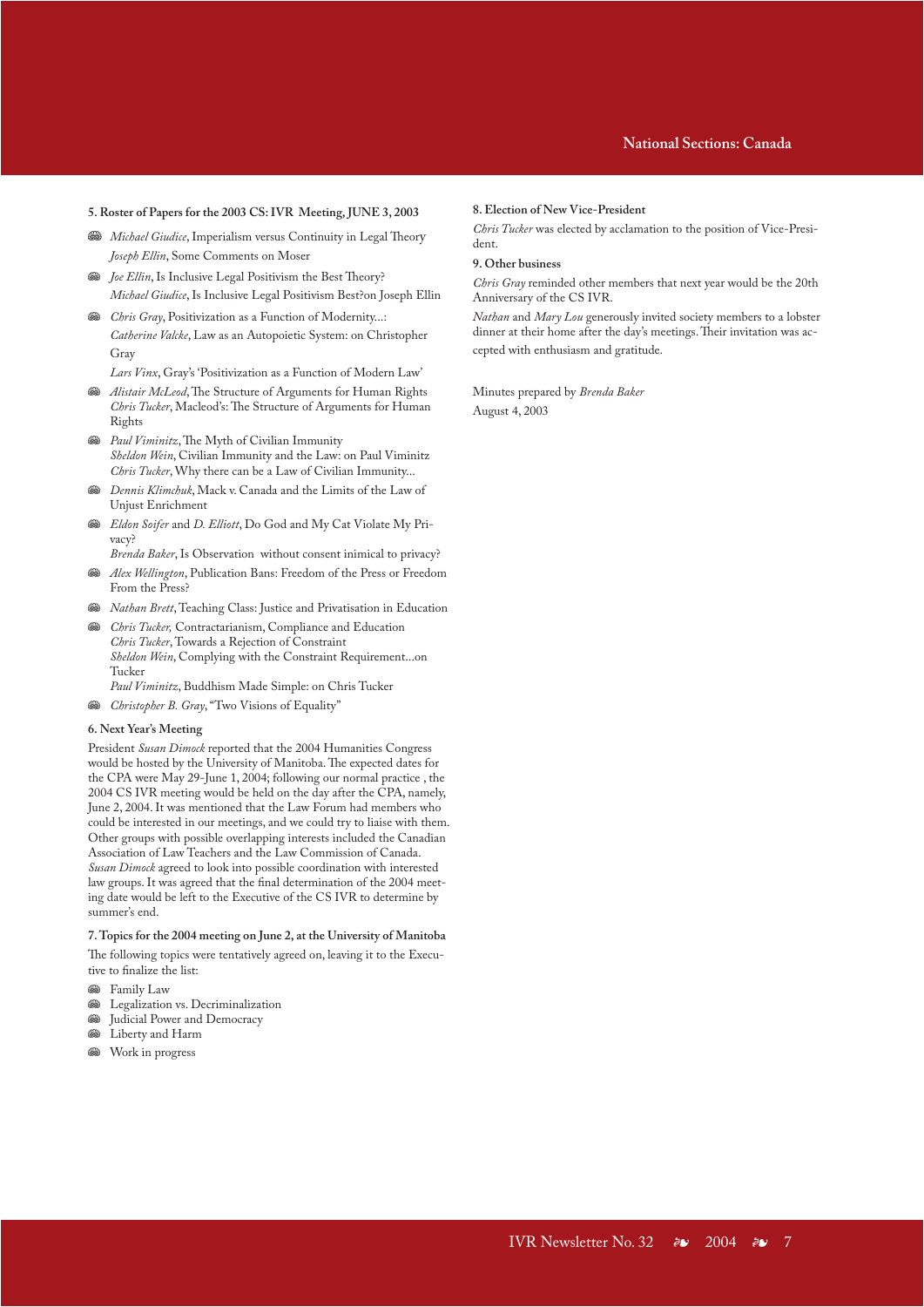# **CHILE**

Sociedad Chilena de Filosofía Jurídica y Social

### **RECORDS**

New Directory of Sociedad Chilena de Filosofía del Derecho y Filosofía Social (Chile National Section of IVR), 2003 – 2005: *Antonio Bascunán R.*, *Antonio Bascunán V.*, *Jesus Escandón*, *Pedro Gandolfo*, *Joaquin García Huidobro*, *Fernando Quintana*, *Nelson Reyes*, *Agustín Squella*, *Aldo Valle*

# **CONTACT**

**<sup>58</sup>** *Agustín Squella Narducci*, President Universidad de Valparaíso Casilla 3325, Correo 3, Valparaíso – Chile Fax: 50 71 43 Email: asquella@vtr.net or *Patricia Whittle*: pwhittle@presidencia.cl

### **NEWS**

Symposium about "What Remains of the Pure Theory of Law? 30 Years of Kelsen's Death", University of Valparaiso, Faculty of Law, with the support of Chile National Section of IVR, November 2003.

### **RECENT PUBLICATIONS**

- <sup>36</sup> Anuario de Filosofia Juridica y Social, number 20, 2002, appeared in October 2003. It is dedicated to the subject "Legal Culture in Chile".
- **S** "John Rawls. Studies in his Memory", edited by *Agustín Squella* as number 47 of *Social Sciences Review*, University of Valparaiso (Casilla 3325, Correo 3, Valparaiso, Chile), appeared in November 2003.

# **COLOMBIA**



### **RECORDS**

The Authorities of the Colombian Association for Philosophy of Law and Social Philosophy are as follows:

- J Honorary President: *Luis Villar Borda*
- J President: Numas *Armando Gil*
- J Vice President: *Rodolfo Arango*
- $\circledast$  Treasurer: *Miguel Rujana*

# **CONTACTS**

Prof. *Rodolfo Arango*, Vice President E-mail: rodolfo\_arango@hotmail.com

Prof. *Luis Villar Borda*, Honorary President Universidad Externado de Colombia Calle 121-Este Tel: 342 0288/341 9900 Fax: 341-9900 Ext. 1060 E-mail: dgobmpal@uexternado.edu.co

### **NEWS**

A seminar was held, October 15 to 17, in homage to Hans Kelsen, on the 30 anniversary of his death. The title of the seminar was "Kelsen - 30 years". In the seminar *Clemens Jabloner*, professor of the University of Vienna, President of the Administrative Appeal Court of Austria and Co-director of the Hans Kelsen Institute, presented a speech about the concept of Law in the Pure Theory ("El Concepto de Derecho de la Teoría Pura")

All the lectures presented in the seminar will be published soon.

A homage to the life and work of philosopher Luis Eduardo Nieto Arteta was held September 17 - 19, coordinated by professor *Numas Armando Gil*.

### **ANNOUNCEMENTS**

The next National Congress of the Association will take place in Barranquilla, in March, 2004.

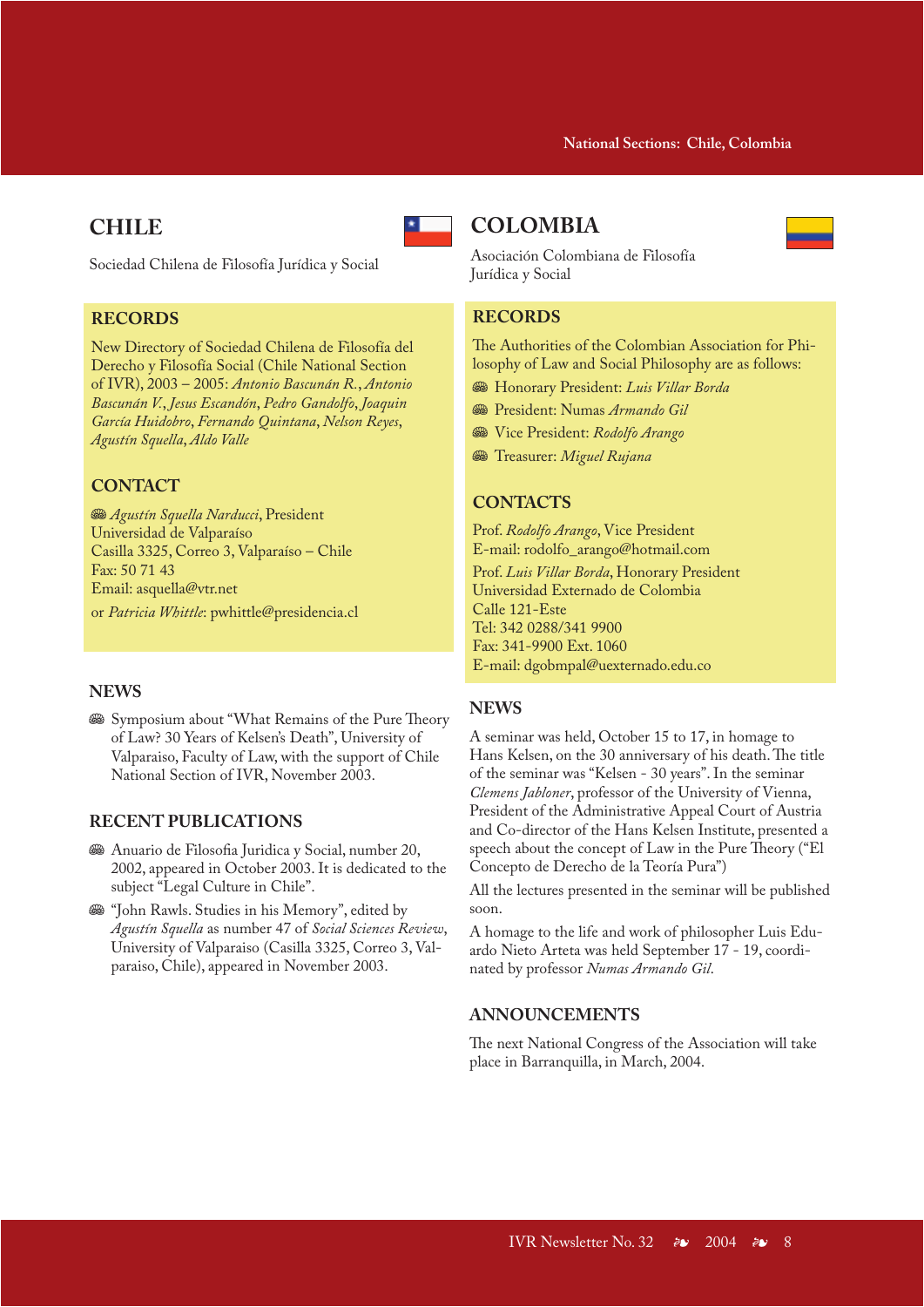# **RECENT PUBLICATIONS**

The books that have been published lately in the collection about Philosophy of Law and Theory of Law, under the direction of professor *Luis Villar Borda*, are:

- **W** Robert Alexy, Three writings about the fundamental rights and the theory of principles, translated by Carlos Bernal Pulido (Tres escritos sobre los Derechos fundamentales y la Teoría de los Principios).
- **<sup>38</sup>** Fernando Rey Martínez, The Protestant ethics and the spirit of the constitutionalism (La ética protestante y el espiritu del constitutcionalismo)
- J *Juan Carlos Bayón* and *Jorge Rodríguez*, Normative relevance in the justification of the judicial decisions (Relevancia normativa en la justificación de las decisiones judiciales)

First reprinting of the book:

 $\mathcal{R}\in\mathbb{R}$  *Robert Walter and others*, Central problems in the Pure Theory of Law (Problemas Centrales de la Teoría Pura del Derecho), translated by *Luis Villar Borda*.

In addition, the University Externado de Colombia, associated with the Universidad Nacional de Colombia, has published the book:

- <sup>36</sup> Lessons in Philosophy (Lecciones de Filosofía), coordinated by *Luis Eduardo Hoyos*.
- **<sup>56</sup>** *Numas Armando Gil*: Dignity and Law (Dignidad y Derecho), ed. Gustavo Ibañez.
- **Subset Hernán Ortíz:** Jus philosophical speculations from Homer to Plato (Especulaciones iusfilosóficas de Homero a Platón), Edit. Temis.

# **FRANCE 2**



Société Française pour la Philosophie et la Théorie Juridiques et Politiques – SFPJ

### **RECORDS**

- J President: *Jean-François Kervégan*, professor of philosophy at the Université de Paris I E-mail: kervegan@univ-paris1.fr
- **We Secretary General: Eric Millard, professor of public** law at the Université de Paris XI E-mail: eric.millard@jm.u-psuf.fr
- **<sup>38</sup>** Treasurer: *Carlos Miguel Pimentel*, professor of public law at the Université de Versailles – Saint Quentin E-mail: carlosmiguelpimentel@hotmail.com
- **<sup>38</sup>** Honorary President: *Philippe Raynaud*

# **CONTACT**

Prof. *Eric Millard*, eric.millard@jm.u-psud.fr

Copies to: *Michel Troper*, troper@noos.fr; troper@u-paris10.fr

# **ANNOUNCEMENTS**

 $\mathcal{F}$  The 4th Young Researcher Meeting in legal and political philosophy will be held in Paris on March 19th, 2004.

Contact : eric.millard@jm.u-psud.fr

**<sup>38</sup>** Jean François Kervégan, President of the SFPJ, will organize a meeting on Kant and legal and political philosophy in Paris, September 24th and 25th, 2004 Contact : kervegan@univ-pais1.fr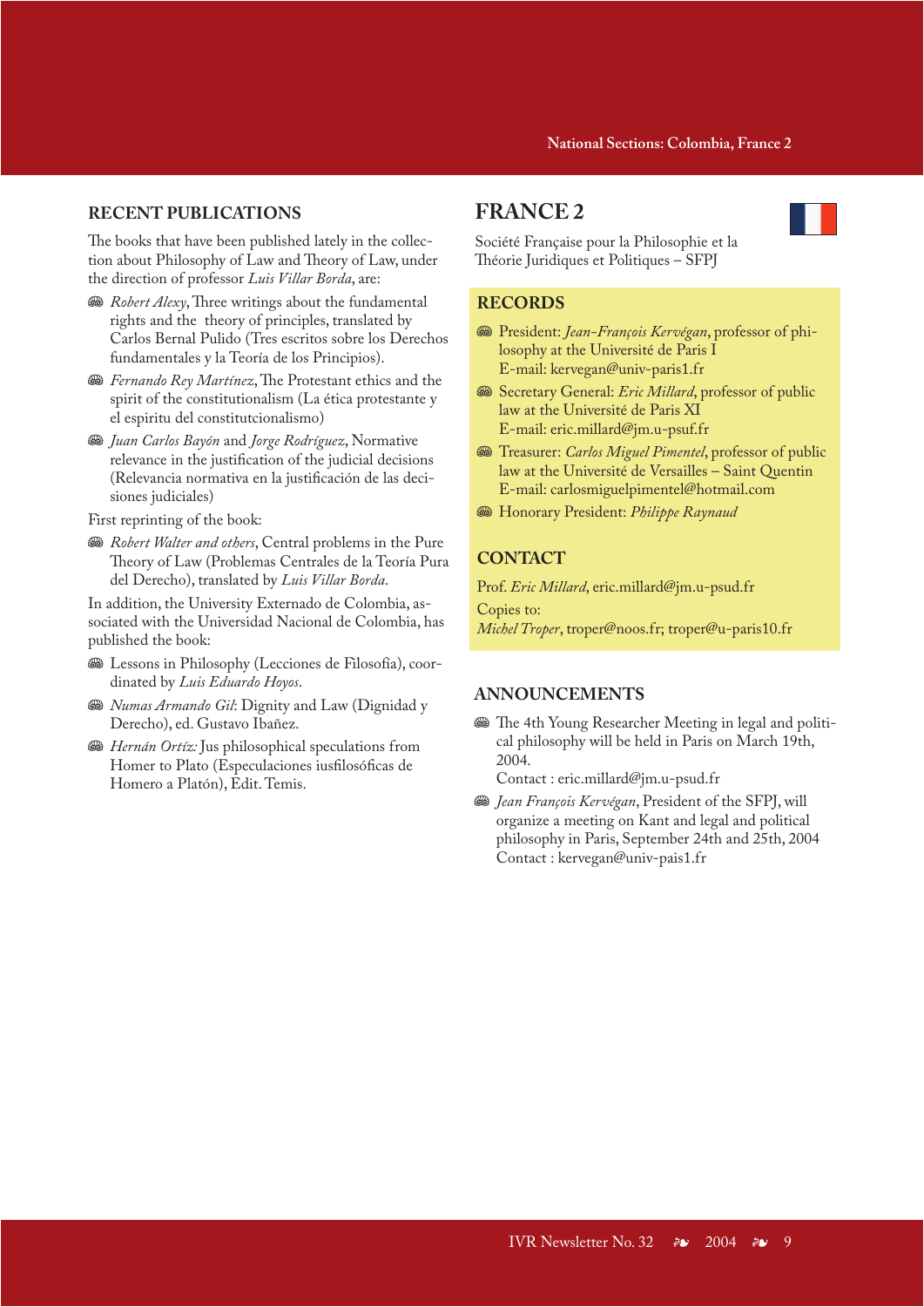### **National Sections: Germany**

# **GERMANY**

IVR Internationale Vereinigung für Rechtsund Sozialphilosophie Sektion Deutschland

### **RECORDS**

### **Executive board:**

**W** Ulfrid Neumann (President), Institut für Kriminalwissenschaften und Rechtsphilosophie der Johann Wolfgang Goethe-Universität, Senckenberganlage 31-33, D-60054 Frankfurt/Main, tel. 069-798- 22921/2, fax 069/798-22204; e-mail: U.Neumann@jur.uni-frankfurt.de.

**WE** Lorenz Schulz (Vice-President and Treasurer), same address; e-mail: L.Schulz@jur.uni-frankfurt.de

# **CONTACT**

Priv. Doz. Dr. *Lorenz Schulz* L.Schulz@jur.uni-frankfurt.de

**Homepage:** *www.rechtsphilosophie.de*

### **NEWS**

The last conference of the German section was held early May, 2003, at the university Munich, in memoriam of the former president of the German section of the IVR and of the IVR World, *Arthur Kaufmann* (died 2001), entitled "Verantwortetes Recht". Many speakers came from abroad, namely Austria (*Friedrich Lachmayer*), Chile (*Enrique Barros*), Japan (*Koichi Miyazawa*, *Ken Takeshita*, *Ueda* and *Keichi Yamanaka*), Korea (*Young Whan Kim*) Portugal (*Sousa e Brito*), Spain (*Andres Ollero*), Taiwan (*Shing I Liu*). The lectures will be published in mid-2004, in a ARSP-volume, ed. by *Winfried Hassemer*, *Ulfrid Neu-* *mann* and *Ulrich Schroth*. Contributors from Germany are the editors, *Robert Alexy, Felix Herzog*, *Hermann Klenner*, *Reinhard Merkel* and *Bernd Schünemann*.

### Sub-section/Study Group on "History of Ideas of Legal **Philosophy"**

This IVR Study Group conducts bi-annual conferences nearby Hannover in between the bi-annual conferences of the national section. It held its second meeting in late Sept. 2003 on norms becoming fuzzy and the new formation of natural law – From Thomas Aquinas to Spanish Late Scholasticism. For details see *www.rechtsphilosophie. de*; for information on the publication of the first meeting on the legal thought of the Greek sophists see *www. arbeitskreis-ideengeschichte.uni-hd.de* (including a bibliography and classic texts).

### **Sub-section Jena**

The papers of the conference on Anselm Feuerbach, held in March 2002, were recently published asARSP-volume No. 87 (Die Bedeutung Paul Johann Anselm Feuerbachs für die Gegenwart, ed. by *Rolf Gröschner* and *Gerhard Haney*).

### **ANNOUNCEMENTS**

The next bi-annual conference of the German section will take place Sept. 23-35, 2004 at the university of Kiel, organized by Professor *Robert Alexy.* The general subject is "Research of Legal Foundations", lectures will deal with all doctrinal branches from civil to constitutional law. Plenary lectures will be held by *Horst Eidenmüller*, *Joachim Renzikowski*, *Dirk Heckmann* and *Katja Langenbucher*, section lectures by *Eberhart Hain*, *Stefan Huster*, and *Jan-R. Sieckmann* (public law), *Andreas Hoyer*, *Armin Engländer*, and *Frank Saliger* (criminal law), *Nils Jansen* and *Christiane Wendehorst* (civil law). The lecturers are rather young, to improve the attractiveness of legal philosophy for students and young scholars (for details see *www. rechtsphilosophie.de and www.uni-kiel.de/IVR-Tagung\_ 2004*).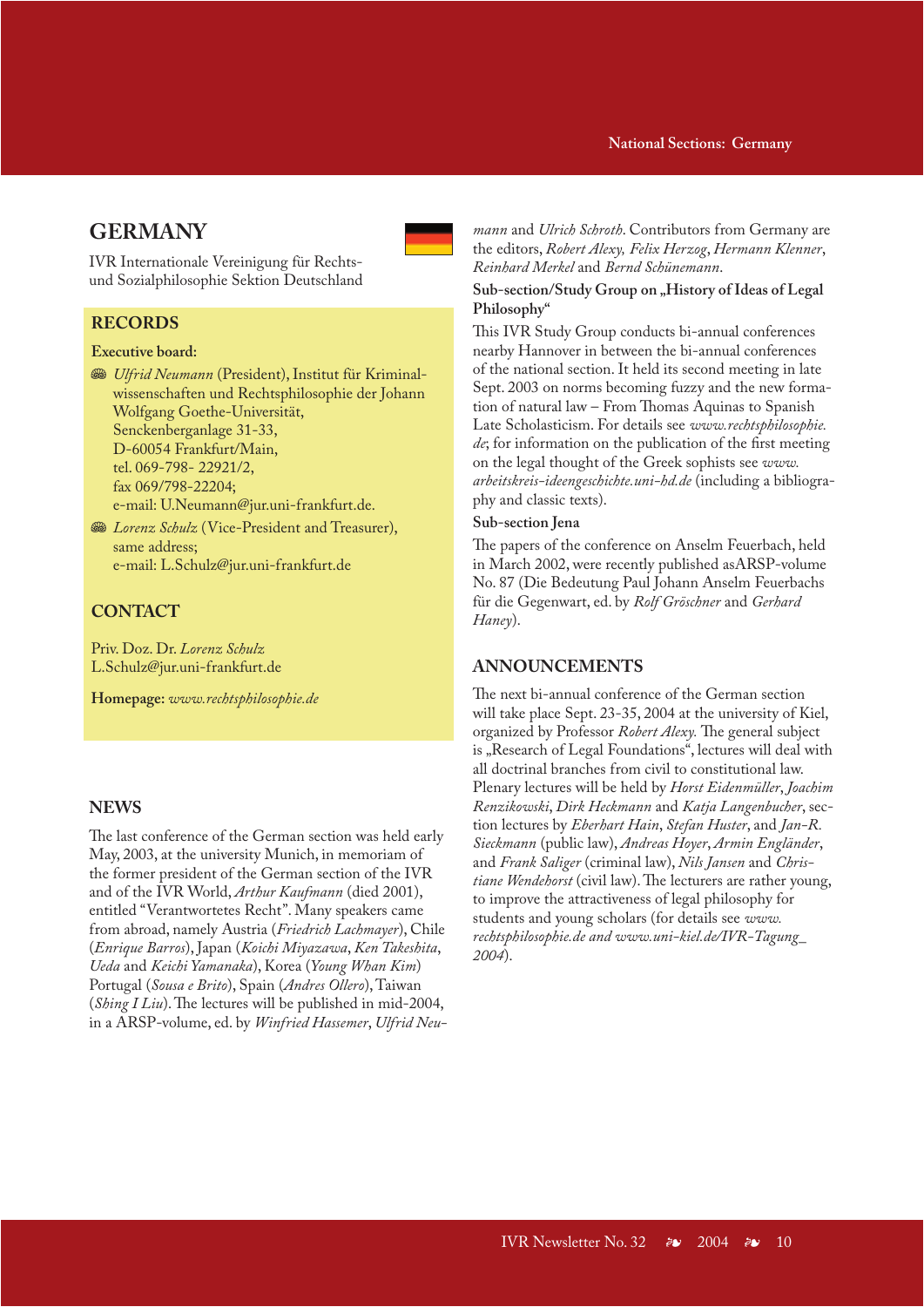### **IVR Announcements National Sections: Germany**

#### **Junges Forum Rechtsphilosophie ( JFR)**

The recently elected Speakers are: Dr. *Jochen Bung* (Frankfurt/Main) and *Carsten Baecker* (Kiel). The next conference will take place in Kiel, Sept. 22-23, 2004, on the topic "Objectivity in Law" (for details see *www.rechtsphilosophie. de* and *www.uni-kiel.de/JFR-Tagung\_2004*).

### **RECENT PUBLICATIONS**

- **We Alexy, Robert/Meyer, L.H./Paulson, Stanley L./** Sprenger, Gerhard (Hg.), Neukantianismus und Rechtsphilosophie, Baden-Baden 2002.
- J Alexy, Robert/Koch, Hans-Joachim/Kuhlen, Lothar/ Rüßmann, Heinz (Hg.), Elemente einer juristischen Begründungslehre, Baden-Baden 2003.
- $\mathcal{B}$  Amelung, Knut u.a. (Hg.), Strafrecht, Biorecht, Rechtsphilosophie, Festschrift für Hans-Ludwig Schreiber zum 70. Geburtstag am 10. Mai 2003, Heidelberg 2003.
- **SBanzhaf, Günther, Philosophie der Verantwortung.** Entwürfe, Entwicklungen, Perspektiven, Heidelberg 2002.
- J Bernat, Erwin/Kröll, Wolfgang (Hg.), Recht und Ethik der Arzneimittelforschung, Wien 2003.
- **Subsemier, Dieter, Bioethik zwischen Natur und** Interesse, Berlin 2003.
- <sup>98</sup> Bluhm, Harald, Die Ordnung der Ordnung. Das politische Philosophieren von Leo Strauss, Berlin 2002.
- $\circledast$  Bredel, Ralf, Systematisch-normative Begriffe des völkerrechtlichen Friedens in der neuzeitlichen Philosophie des Rechts, Bern 2002.
- **W** Brüning, Barbara, Recht, Gerechtigkeit, Menschenrechte, Bielefeld 2001.
- $\circledast$  Butler, Judith, Kritik der ethischen Gewalt, Frankfurt/ Main 2003.
- **W** Cattaneo, Mario A., Montesquieus Strafrechtsliberalismus, Baden-Baden 2002.
- J Engländer, Armin, Diskurs als Rechtsquelle? Zur Kritik der Diskurstheorie des Rechts, Tübingen 2002.
- **W** Derrida, Jacques, Schurken, Frankfurt/Main 2003.
- J Fahl, Christian, Rechtsmißbrauch im Strafprozeß, Heidelberg 2003.
- JForst, Rainer, Toleranz im Konflikt. Geschichte, Gehalt und Gegenwart eines umstrittenen Begriffs, Frankfurt/Main 2003.
- J Foucault, Michel, Die Wahrheit und ihre juristischen Formen, Frankfurt/Main 2003.
- J Frühbauer, Johannes, John Rawls' Theorie der Gerechtigkeit, Darmstadt 2003.
- **W** Haase, Marco, Grundnorm, Gemeinwille, Geist. Der Grund des Rechts nach Kelsen, Kant und Hegel, Tübingen 2003.
- **We Habermas, Jürgen, Die Zukunft der menschlichen** Natur. Auf dem Weg zu einer liberalen Eugenik? Erweiterte Ausgabe, Frankfurt/Main 2002.
- **SG** Heidbrink, Ludger, Kritik der Verantwortung. Zu den Grenzen des verantwortlichen Handelns in komplexen Kontexten, Weilerswist 2003.
- $\circledast$  Henkel, Michael (Hg.), Staat, Politik und Recht beim frühen Hegel, Berlin 2001.
- **W** Hinkmann, Jens, Ethik der Menschenrechte, Marburg 2002.
- $\circledast$  Hollander, Pavel, Abriss einer Rechtsphilosophie. Strukturelle Überlegungen, Berlin 2003.
- **SGB** Iser, Mattias/Strecker, David (Hg.), Kritische Theorie der Politik. Franz L. Neumann – eine Bilanz, Baden-Baden 2002.
- **SGE** Joerden, Jan C. (Hg.), Über Tugenden und Werte, Bern 2002.
- **&B** Joerden, Jan C. u.a. (Hg.), Strafrecht und Rechtsphilosophie, Jahrbuch Recht und Ethik 11 (2003).
- $\mathcal{F}$  Kriele, Martin, Grundprobleme der Rechtsphilosophie, Münster 2003.
- **W** Künnecke, Arndt, Auf der Suche nach dem Kern des Naturrechts. Ein Vergleich der schwachen säkularen Naturrechtslehren Radbruchs, Coings, Harts, Welzels und Fullers ab 1945, Hamburg 2003.
- J Lübbe, Hermann, Säkularisierung. Geschichte eines ideenpolitischen Begriffs, 3. Aufl. mit neuem Vor- und Nachwort, Freiburg 2003.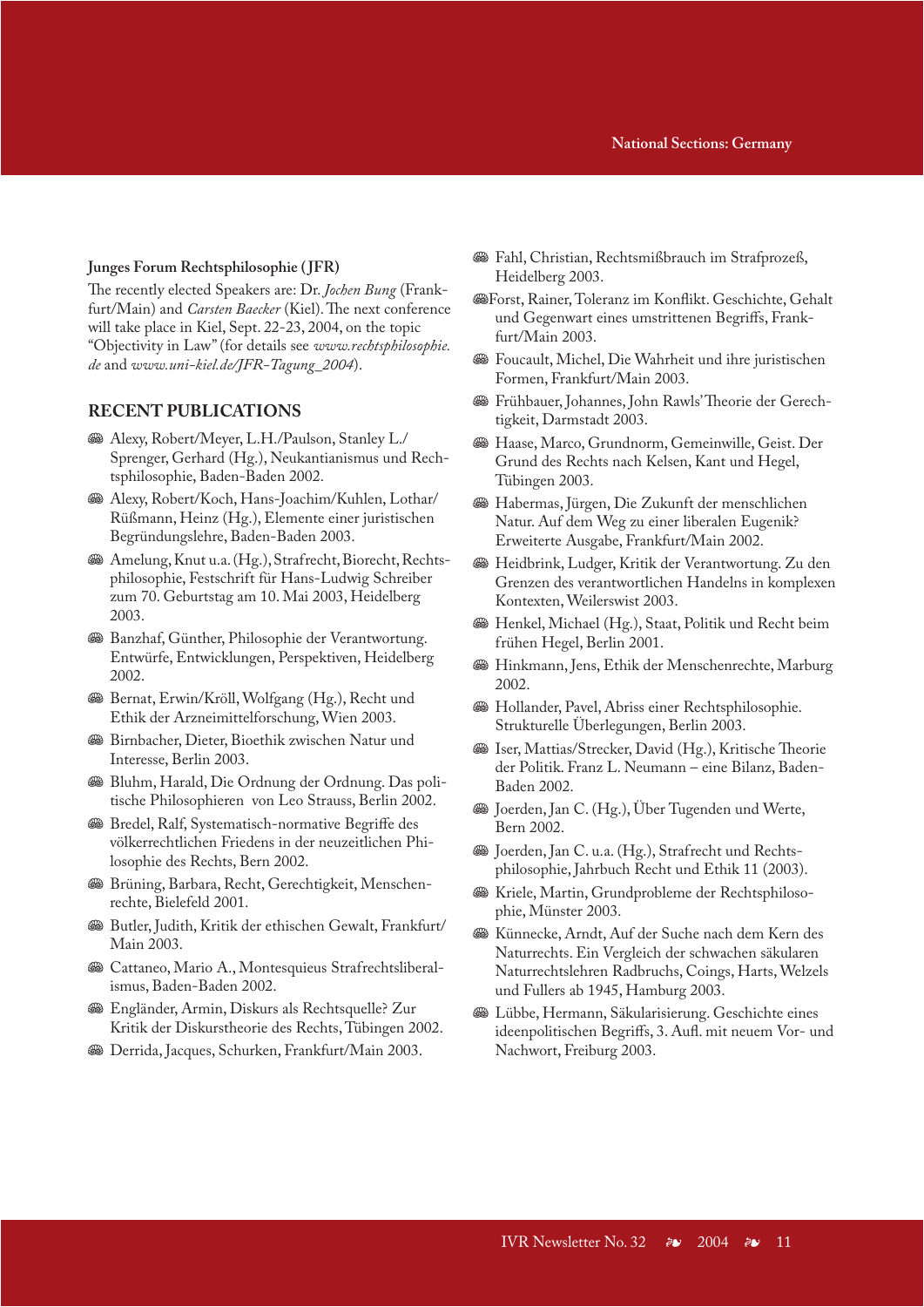### **IVR Announcements National Sections: Germany**

- <sup>38</sup> Leist, Anton (Hg.), Moral als Vertrag? Beiträge zum ethischen Kontraktualismus, Berlin 2002.
- **We Münkler, Herfried/Blum, Harald (Hg.), Gemeinwohl** und Gemeinsinn. Historische Semantiken politischer Leitbegriffe, Berlin 2001.
- J Ooyen, Robert Chr. Van, Der Staat der Moderne. Hans Kelsens Pluralismustheorie, Berlin 2002.
- $\otimes$  Rath, Jürgen, Das subjektive Rechtfertigungselement. Eine rechtsphilosophisch-kriminalrechtliche Untersuchung, Berlin/Heidelberg 2003.
- $\mathcal{B}$  Rawls, John, Gerechtigkeit als Fairneß. Ein Neuentwurf, Frankfurt/Main 2003.
- <sup>36</sup> Rawls, John, Geschichte der Moralphilosophie. Hume, Leibniz, Kant, Hegel, Frankfurt/Main 2002.
- J Rawls, John, Das Recht der Völker. Berlin 2002.
- $\circledast$  Reichhelm, Nils, Die marxistisch-feministische Staats- und Rechtstheorie Karl Polaks, Bern 2003.
- <sup>36</sup> Röhrig, Gesine, Arbeitslosigkeit und Gerechtigkeit, Bern 2003.
- **Schaupp, Walter, Gerechtigkeit im Horizont des** Guten. Fundamentalmoralische Klärungen im Ausgang von Charles Taylor, Fribourg 2003.
- Schneider, Manfred (Hg.), Die Ordnung des Versprechens. Naturrecht, Institution, Sprechakt, München 2003.
- **Scholler, Heinrich, Die Rechtsvergleichung bei Gustav** Radbruch und seine Lehre vom überpositivem Recht, Berlin 2002.
- Schomberg, René von/Niesen, Peter (Hg.), Zwischen Recht und Moral. Neue Ansätze der Rechts- und Demokratietheorie, Münster 2003.
- $\circledast$  Schröder, Imke, Zur Legitimitätsfunktion der Rechtsphilosophie im Nationalsozialismus. Kontinuität und Diskontinuität rechtsphilosophischer Lehren zwischen Weimarer Republik und NS-Zeit, Bern 2002.
- Schwarte, Ludger/Wulf, Christoph (Hg.), Körper und Recht. Anthropologische Dimensionen der Rechtsphilosophie, München 2003.
- **Schweidler, Walter, Entschlüsselte Zukunft? Stand** und Gefahren der Gentechnik, Bochum 2003.
- Seelmann, Kurt (Hg.), Aktuelle Fragen der Rechtsphilosophie, Frankfurt/Main 2001.
- Szekessy, Lilja, Gerechtigkeit und inklusiver Rechtspositivismus, Berlin 2003.
- **We Vogt, Rüdiger (Hg.), Mythos Staat. Carl Schmitts** Staatsverständnis, Baden-Baden 2001.
- J Wahl, Rainer/Wieland, Joachim (Hg.), Das Recht des Menschen in der Welt. Kolloquium aus Anlass des 70. Geburtstages von Ernst-Wolfgang Böckenförde, Berlin 2002.
- **Wenn, Matthias, Juristische Erkenntniskritik. Zur** Rechts- und Sozialphilosophie Rudolf Stammlers, 2003.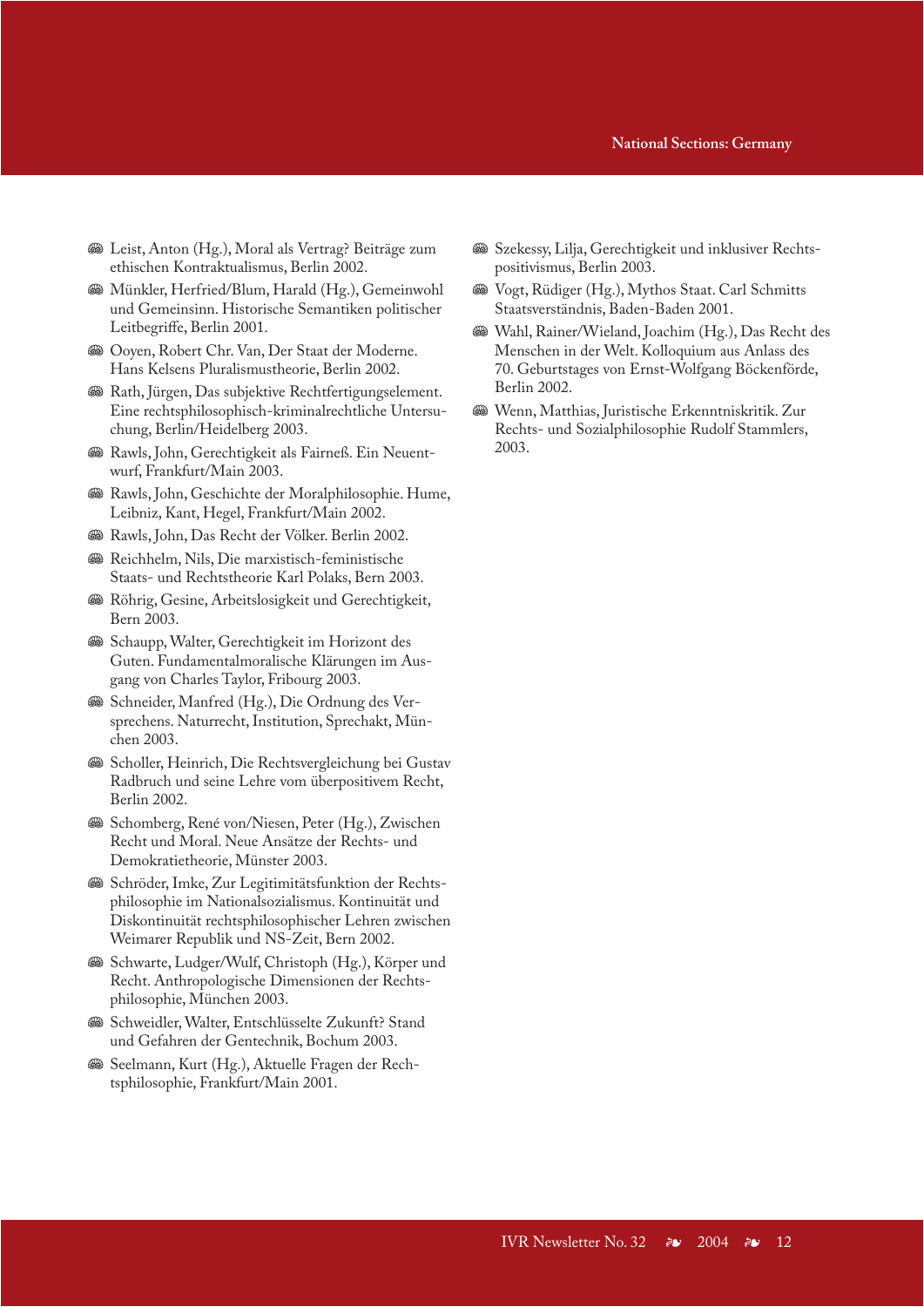# **GREECE**



The Greek Society for Philosophy of Law and Social Philosophy

# **RECORDS**

J President: Prof. Dr. Dr. *Stavros Panou*

**Secretary General: Dr. Nicolas Philipidis CONTACT** 

Dr. *N. Philipidis* or Prof. *St. Panou* P. Kalliga 21-23, Athens 11473 Telefax: +30 210 64 23 270 E-mail: dpanos@hol.gr

# **NEWS**

The last conference of the Greek Section was held in Athens, Nov.23-24, 2003. 30 scholars of philosophy, legal philosophy and political and social sciences from Austria, Germany, France and Italy assembled to discuss various questions under the topic "Law and Technology".

# **ANNOUNCEMENTS**

The next conference of the Greek Section of IVR will take place in Thessalonika on March 18-19, 2004, under the topic "Legal Philosophy and Po-litics".

### **RECENT PUBLICATIONS**

- $\circ$  St. Panon, Praxis and Social Philosophy (Athens 2003).
- $\mathcal{B}$  K. Sofos, Law and Politics (Athens 2003).
- **W** K. Stefanidis, "Technology and Law (Thessalonika 2003).

# **HUNGARY**

IVR Hungarian National Section

# **RECORDS**

J President: Prof. *Vilmos Peschka*

 $\circledast$  Secretary: Prof. *Csaba Varga* 

both at the Institute for Legal Studies of the Hungarian Academy of Sciences, H-1250 Budapest, P. O. Box 25

# **CONTACT**

Professor *Csaba Varga* Director of the Philosophy of Law Institute, Pázmány Péter Catholic University of Hungary H-1428 Budapest 8, P. O. Box 6 phone: (36 1) 42 97 230, secr. [English/French/German] 42 97 227; fax: 42 97 226 E-mail: vargacs@jak.ppke.hu

# **NEWS**

Within IVR/Hungary activity, Eötvös Loránd University (Budapest) has organised interdisciplinary national conferences on H. L. A. HART and CARL SCHMITT, their messages and reception, respectively. After piecemal pre-publications in journals, proceedings as collected are now going to be published. Miskolc University has organised national conference on Legal Rules vs. Legal Norms. Proceedings are also in the process of publishing.

### **RECENT PUBLICATIONS**

**<sup>38</sup>** On Different Legal Cultures, Premodern and Modern *States, and the Transition to the Rule of Law in Western and Eastern Europe* ed. Werner KRAWIETZ & Csaba VARGA (Berlin: Duncker & Humblot 2003) xi + 139– 531 pp. [Rechtstheorie, 33 (2002) 3–4: II. Sonderheft Ungarn]

Proceedings of TEMPUS workshops organised by Csaba Varga in Hungary in 1997 and 1998, including—following W. KRAWIETZ' preface—M. BÓDIG on limits of law, D. MEUWISSEN on human rights, J. SZABADFALVI on local law-philosophical traditions, I. SZILÁGYI on inventing domestic legal anthropology, M. VAN HOECKE on Western and non-western legal cultures; A. CAL-SAMIGLIA on Spanish transition, S. POLENINA on the Russian state of law, N. ROOS on democratic deficit, M. SZABÓ on de-, re- and construction in transitions; C. BALL on law and econom-

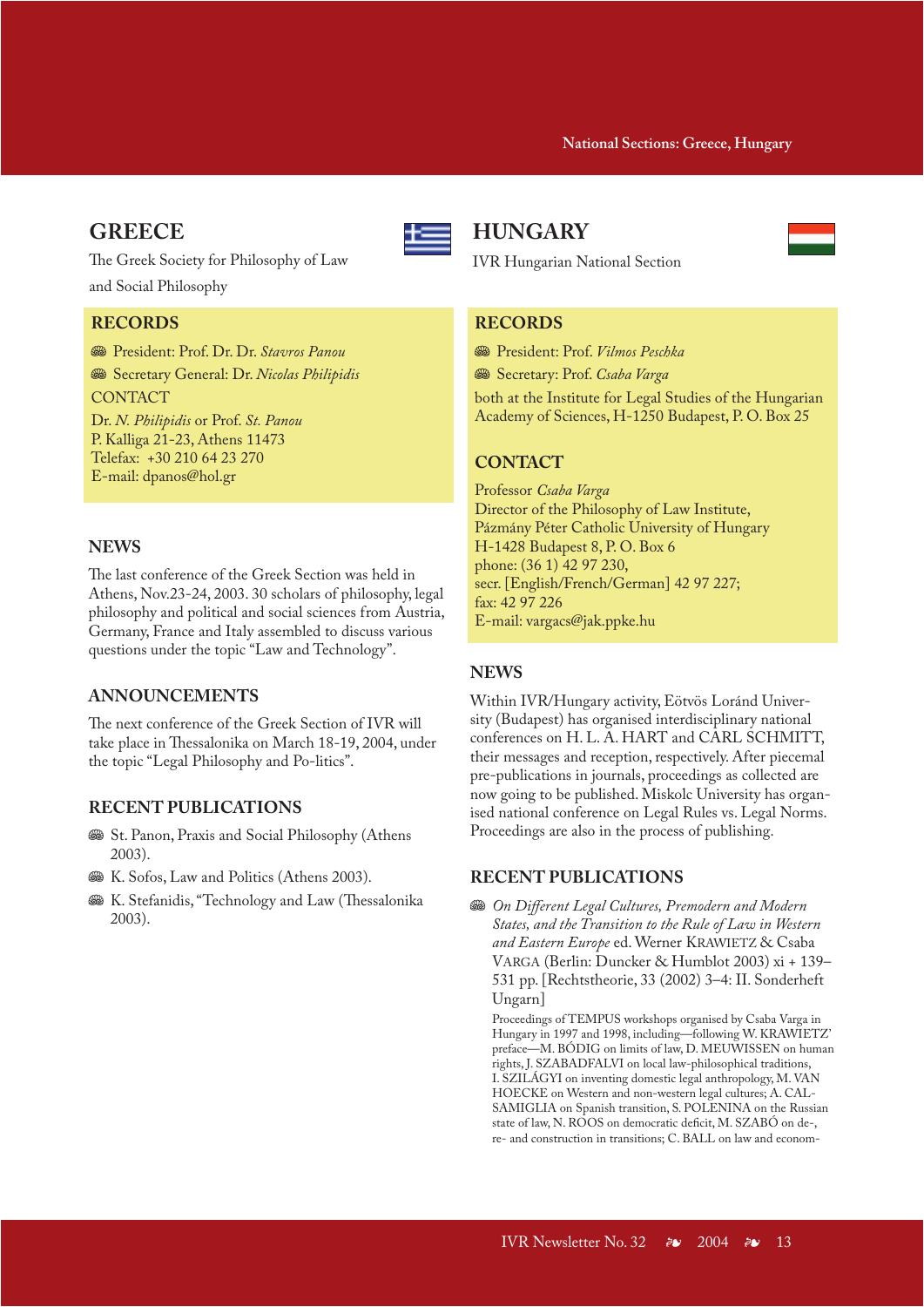ics in transition, W. KRAWIETZ on associations, nation state and beyond, A. VISEGRÁDY on the law's efficiency, Á. ZSIDAI on lustration; T. GYŐRFY on constitutional limits of legislation, F. HÖRCHER on Kelsen and Hayek, P. DE LORA on constitutional rights and judicial review, P. SZILÁGYI on sources of law in transition; N. INTZESSILOGLOU on law as an open system, I. SZI-LÁGYI & S. LOSS on gypsys in Hungary, S. URBINA on rule of law, CS. VARGA on legal scholarship at the threshold of a new millennium.

**W** *Natura Iuris* Természetjogtan & jogpozitivizmus & magyar jogelmélet [Natural law & legal positivism in Hungarian legal theorising] ed. Miklós SZABÓ (Miskolc: Bíbor Kiadó 2002) 251 pp. [Prudentia Iuris 17]

Proceedings of IVR/Hungary workshop at Miskolc in 2001, including—following Editorial preface—J. SZABA-DFALVI's survey on interwar situation, A. KARÁCSONY on Rawls' reception in Hungary, P. SZILÁGYI on their rela-tionship, J. FRIVALDSZKY on a postmodern natural law, F. HÖRCHER on a pragmatic natural law, B. POKOL on the neighbourhood of naturalism, P. SZIGETI on their relation taken as negatio & affirmatio, M. SAMU on their sublation in modern value-orientation, M. BÓDIG on the datedness of their dichotomy, M. SZABÓ on positivity of law, T. GYŐRFY on normative positivism, CS. VARGA on post-positivism in the last quarter of a cen-tury; as well as two classics in Appendix: P. KECSKÉS 'Natural law' [1940] and J. HEGEDŰS 'Timeliness of natural law' [1939].

- **<sup>88</sup> A szocializmus marxizmusának jogelmélete Mag***yarországon* [Theory of law of the Marxism of socialist Hungary] ed. Csaba VARGA in Annex to *Jogelméleti Szemle* 4/2003 [www.extra.hu/jesz] Proceedings of IVR/Hungary workshop in 2003, including—following the Editorial preface—CS. VARGA's overview in an international perspective, J. SZABADFALVI on Marxist criticism upon interwar philosophy of law in Hungary, P. SZIGETI on the functional role of Marxist legal theorising, I. SZILÁGYI on the limits of Marxism as social science, Z. FLECK on legal sociology, P. SZILÁGYI on I. Szabó's socialist normativism, M. SZABÓ on I. Szabó's ontologising in law, S. RÉVÉSZ on Gy. Antalffy's oeuvre, A. JAKAB on the doctrinal legacy of socialism, P. CSERNE on law and economics, M. HOLLÁN on the end of the "danger to society" as a criterion of crime in criminal law.
- J Barna HORVÁTH *A géniusz pere* Szókratész Johanna [The trial of the genius: Socrates & Jeanne d'Arc] (Máriabesnyő–Gödöllő: Attraktor 2003) 264 pp. [Historia Incognita]

Classical essay of the renown sociologist of law (1896–1973), published also in German in 1942 ['Der Rechtsstreit des Genius: Sokrates & Johanna (Der Tatbestand, Das Verfahren)' Zeitschrift für öffentliches Recht, 1/XXII], followed by Lajos CS. KISS editorial paper on The Metaphysics of Tragedy in Law and Horváth's bibliography (comp. Cs. Varga).

J István LOSONCZY *Jogfilozófiai előadások vázlata* [Outlines of lectures on legal philosophy] ed. Csaba Varga (Budapest: Szent István Társulat 2002) xvi + 282 pp. [ Jogfilozófiák]

### **IVR Announcements National Sections: Hungary**

**<sup>88</sup>** István LOSONCZY Abriss eines realistischen rechtsphilo*sophischen Systems* hrsg. Csaba Varga (Budapest: Szent István Társulat 2002) 144 pp. [Philosophiae Iuris]

Posthumous critical edition of manuscripts from the heritage of the philosopher of law in Pécs at the time of the Communist take-over in 1948, a new-Kantian sceptical realist professor, with background in life sciences (1908–1980). Then, the Hungarian version served as a textbook, the German one was prepared as commissioned by Professor Verdross in Vienna. The German version is followed by his 'Über die Möglichkeit des Wissenschaftscharakters der Rechtswissenschaft' from the Österreichische Zeitschrift für öffentliches Recht, 1937, in fac simile. With biography and bibliography, as well as index of names.

J Péter PACZOLAY *Az alkotmányelmélet fejlődése és az európai kihívás* [Development of constitutional theory and the European challenge] (Budapest: Szent István Társulat 2003) 153 pp. [ Jogfilozófiák]

Papers on the Constitutional theory in the 1990s, the traditional elements in the new constitutions, the presidential or parliamentary democracy, the traps of constitution-making, the historical constitution and conservative legal thought, the principle of the division of powers in constitutional review, the models of constitutional judiciary and the European Union, the political prerequisits of joining the Union, the political legitimacy of the Court of the European Communities.

J Mihály SAMU *Általános jogpolitika* A jog depolitizálása [General legal policy: depolitising the law] (Budapest: Akadémiai Kiadó 2003) 296 pp.

Legal policy of the state of law, of law-making and law-applying, in connection with public responsibility and coming to terms with the past are considered, both at domestic and international (as well as European) levels, including the pathology and therapy of legal regulation, too. In Appendix, justice and law and order are interconnected as a resolution of the antagonism between natural law and legal positivism.

As course materials within campus distribution, three collections have in the meantime been published:

J *Historical Jurisprudence* ed. József SZABADFALVI (Budapest: Osiris Kft. 2000) 303 pp. [Philoso-phiae Iuris] A collection in fac simile of some of the representative papers from

within the school, including—following the Editor's 'Past, Present and Future of Historical Jurisprudence' and closed by Cs. VARGA's 'Law and History: On the Historical Approach to Law'—MAINE 'Classification of Legal Rules', POLLOCK 'The Casuistry of Common Sense', MAITLAND 'Why the History of English Law is not Written', POLLOCK & MAITLAND 'The King and the Crown', BRYCE 'The Methods of Legal Science', CARTER 'Lecture V', VINOGRADOFF 'Legal Rules' & 'Modern Tendencies in Jurisprudence', as well as HOLDSWORTH 'Maine', 'Vinogradoff ', 'Pollock', 'Maitland'; with bibliography and indexes.

**<sup>SI</sup>** Scandinavian Legal Realism ed. Antal VISEGRÁDY (Budapest: Szent István Társulat 2003) xxxviii + 160 pp. [Philosophiae Iuris]

A collection—introduced by the Editor's 'The Place and Role of Scandinavian Legal Realism in the Nordic Legal Theory' and Bibliography—including in fac simile HÄGERSTRÖM's 'Fundamental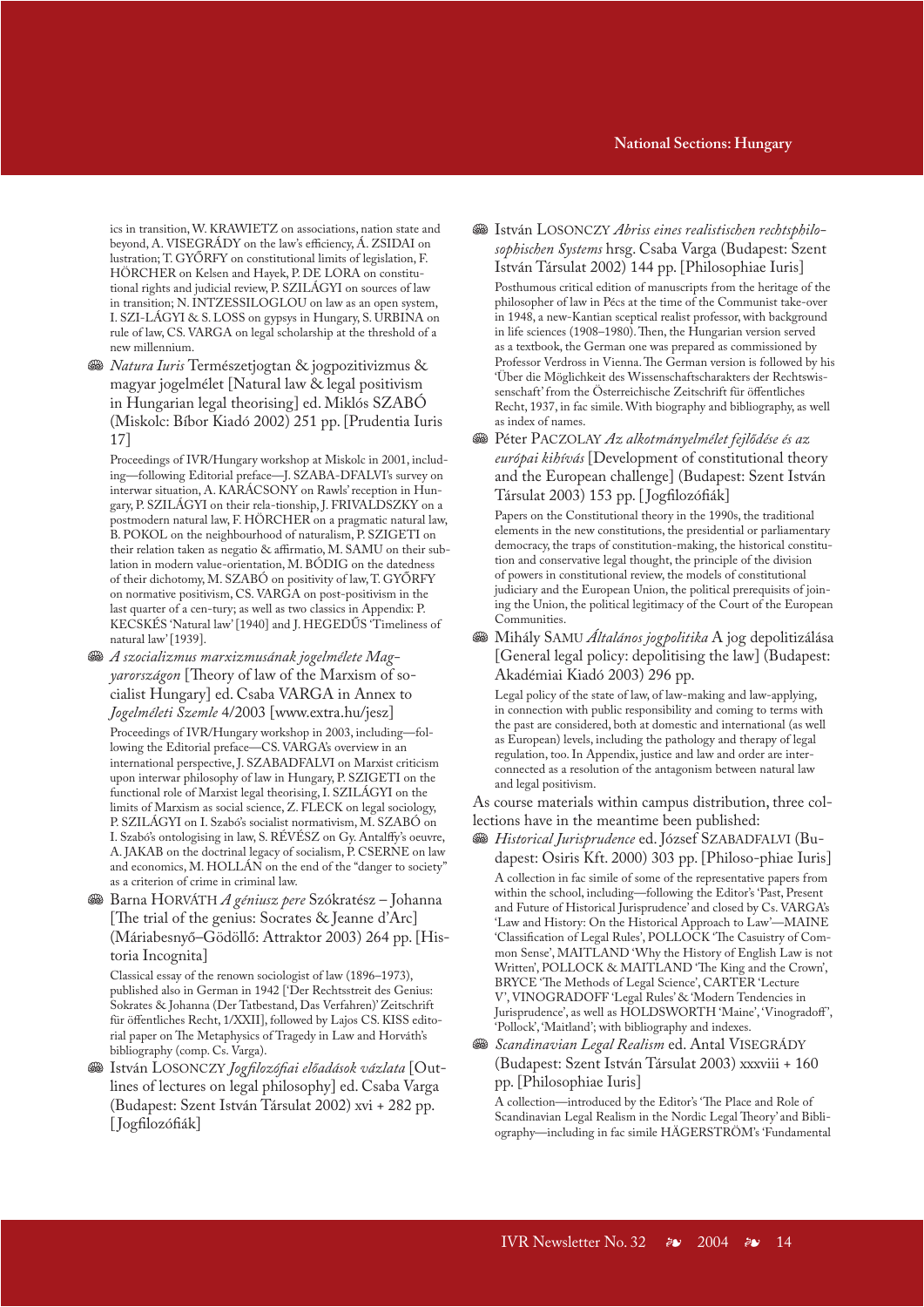Problems of Law' from his Inquiries; LUNDSTEDT's 'Relation between Law and Equity'; OLIVECRONA's 'Recht und Gewalt' from his Gesetz und Staat, 'Nature of Legal Rules' from his Law as Fact, 'Imperative Element in the Law', 'Realism and Idealism', 'Law and Force', as well as 'Zwei Schichten im naturrechtlichen Denken'; as well as ROSS' 'Dissolution of the Antinomies' from his Realistic Jurisprudence, 'Tû-tû', 'Definition in Legal Language', 'Concept »Valid Law«', as well as 'Directive Speech' from his Directives and Norms; followed by an index of names.

J *Államtan* Írások a XX. századi általános államtudomány köréből [Staatslehre: Chapters in translation from allgemeine Staatswissenschaft of the 20th century] ed. Péter TAKÁCS (Budapest: Szent István Társulat 2003) xvi + 962 pp. [ Jogfilozófiák]

I CLASSICS: JELLINEK 'Staatsverfassung' & 'Garantien des öffentlichen Rechtes' from his Allgemeine Staatslehre, WEBER 'Die rationale Staatsanstalt' from his Staatssoziologie, MEI-NECKE 'Wesen der Staatsräson' from his Die Idee der Staatsräson, KELSEN Allgemeine Staatslehre, parts I & III (paras. 1–16 & 51–78), SCHMITT Begriff des Politischen, fragments, SMEND 'Verfassung und Verfassungsrecht', and, in Appendix: HELLER Begriff des Gesetzes, SCHMITT Hüter der Verfassung, part III, KELSEN Wer soll Hüter der Verfassung sein?;

II MODERN STATES: PERNTHALER Allgemeine Staatslehre, ch. IX, paras. 45–57, DUVERGER 'Structure du gouvernement' from his Institutions politiques, FLEINER-GERSTER 'Ziele und Aufgaben im Staat' from his Allgemeine Staatslehre, KOJA 'Verfassung', Adamovich 'Revolution – Demokratie – Rechtsstaat', KRIEGEL 'Démocratie et État de droit', BÖCKENFÖRDE 'Mittelbare/repräsentative Demokratie', ARENDT Origins of Totalitarianism, ch. XII, paras. 1–2, ESPING-ANDERSEN on welfare state from his Three Worlds of Capitalism, and, in Appendix: KELSEN on the notion of sovereignty, MARITAIN 'Concept of Sovereignty', BENN 'Uses of »Sovereignty«', HART 'Sovereignty and Legally Limited Government';

III MISCELLANEA: KORINEK 'Aktualität der Gewaltenteilungslehre', EICHENBERGER 'Regierungssystem und direkte Demokratie in der Schweiz', IPSEN 'Politische Parteien' from his Staatsorganisationsrecht, NORTH 'Neoclassical Theory of the State' from his Structure and Change, BECKER 'Competition and Democracy', BUCHANAN 'Contractarianism and Democracy' from his Liberty, Market and State, VON HIPPEL 'Staat und Religion' from his Allgemeine Staatslehre, ERMACORA 'Säkularisierung des Staates' from his Allgemeine Staatslehre, FLEINER-GER-STER 'Moderne Kirche im modernen Staat', KOJA 'Staatsnotstand und Notstandsrecht' from his Allgemeine Staatslehre, WARDLAW Political Terrorism, fragments, ERMACORA 'Anerkennung von Staaten im Völkerrecht' from his Allgemeine Staatslehre, HER-ZOG 'Statenverbindungen' from his Allgemeine Staatslehre, and, in Appendix: BLANKE 'Unionsvertrag von Maastricht', DOEH-RING 'Staat und Verfassung', MACCORMICK 'Maastricht-Urteil'; with preface, notes and indexes.

# **ITALY**

Società Italiana di Filosofia Giuridica e Politica

# **RECORDS**

J President: Prof. *Gaetano Carcaterra* carcaterra@libero.it or gaetano.carcaterra@libero.it

### **CONTACT**

Professor *Francesco Viola*, viola@unipa.it Copies to *Paolo Comanducci*: comanducci@unige.it

### **HOMEPAGE**

*www.fildirg100.giu.uniroma1.it/SIFGP.htm*

### **NEWS**

### **Seminars**

On 22 November 2003, in Rimini, at the ASRI site (via Flaminia 76) a seminar has been held, about: *"Carcere e immigrazione: la legge Bossi-Fini vista da vicino"*. Main speakers: Emilio Santoro (University of Firenze), Caterina Staccioli (Ausl di Rimini), Antonio Martelli (Regione Emilia Romagna).

On 20 November 2003, the University of Milano-Bicocca, the Department of Sociology and Social Research has arranged a seminar about: *"Il capitale sociale"*. Main speakers: Antonio de Lillo, Antonio Schizzerotto, Mario Diani, Enrica Amaturo, Arnaldo Bagnasco, Mario Diani, Antonio Mutti, Fortunata Piselli.

On 26 November 2003, in Napoli, at the Faculty of Sociology (Aula Magna, vico Monte di Pietà, 1), a congress has been held about: *"Il professionalismo nella società postindustriale"*. Main speakers: Enrica Amaturi (University of Napoli), Everardo Minardi (University of Teramo), Giuseppe Capo (CNEL), Aldo Piperno (University of Napoli).

On 27 November 2003, in Padova, at the Faculty of Political Sciences (via del Santo, 24/28), a congress has been held, about: *"What about Lund? Hints of discussion from the 5th European Feminist Conference"*. Main speakers: Donatella Barazzetti,Liana Borghi, Marina Calloni, Giovanna Covi, Alisa Del Re, Federica Fabbiani, Laura Fantone,Cristina Gamberi, Marta Garro, Mariagrazia Leone, Chiara Martucci,Serena Sapegno,Laura Savelli, Rosella Simonari, Paola Spolaore, Annamaria Tagliavini, GIovanna Vingelli, Susanna Zatta.

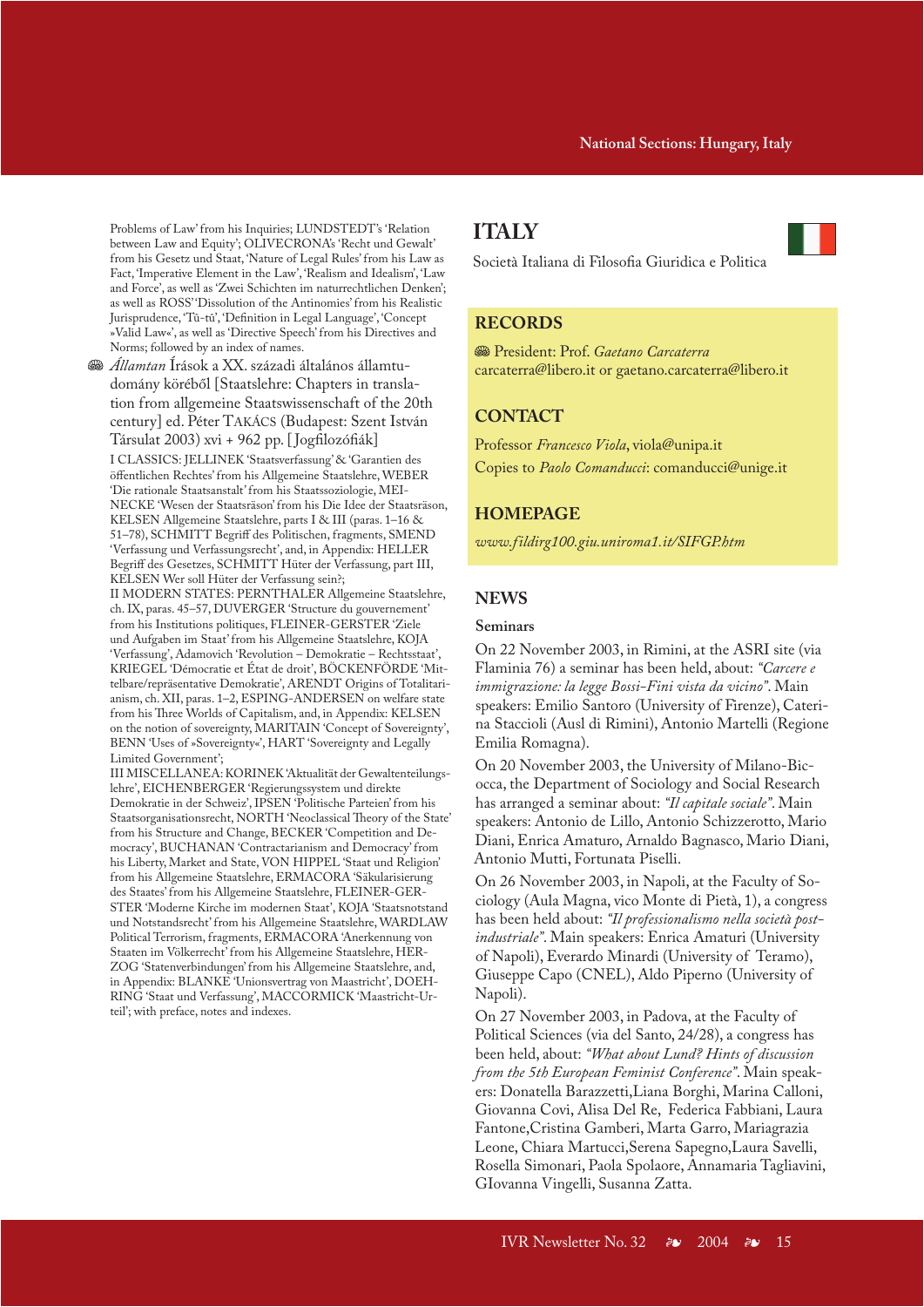On 27 November 2003, in Rome, at the Department of Social Research and of Sociological Metodology (via Salaria 113), in cooperation with the foundation "Gianni Statera", a congress has been held, about: *"Rappresentazione dello straniero e pregiudizio etnico"*. Main speakers: Luciano Benadusi, Enzo Campelli, Maurizio Bonolis (University "La Sapienza", Rome), Luigi Manconi, Francesco Alberoni.

On 1 December 2003, in Bologna, at the Department of Sociology, Faculty of Political Sciences, a seminar has been held, to present the new review "Sociology and Social Politics", edited by Pete Alcock e Remo Siza, about: *"La povertà oscillante"*. Main speakers: Pierpaolo Donati (University of Bologna), Remo Siza (University of Cagliari e Sassari ), Giovanni Pieretti (University of Bologna), Ivo Colozzi (University of Bologna), Riccardo Prandini (University of Bologna).

On 3 December 2003, in Parma, at the Department of Social and Legal Studies) professor Neil Walker, Dean of the European University Institute of Fiesole, has held a lecture about: *"After the Constitutional moment"*. The lecture is now available at the following website: *http://www.unipr.it/arpa/dsgs/dip.html*

On 5 December 2003, in Modena, at the Department of Legal Sciences (Via Università 4), Faculty of Law, prof. Annalisa Verza has held a lecture about: *"Istituzioni, legami sociali e pluralismo culturale: a partire da Joseph Raz"*. Chairman: prof. Gianfrancesco Zanetti.

On 10 December 2003, in Ferrara, at the "Teatro Centro Civico di Pontelagoscuro" (via Bruno Buozzi 14) a seminar has been held, about: *"La legge e le prassi: politiche, metodologie integrate di inclusione socio-lavorativa nel contesto del carcere"*. Main speakers: Massimo Pavarini (University of Bologna), Andrea Lassandari (University of Bologna), Paola Castagnotto (Assessora alle Politiche Sociali – Comune di Ferrara).

On 11 December 2003, in Padova, at Palazzo Del Bò, Archivio Antico (via 8 febbraio 1848), the universities of Bologna, Padova and Torino have presented the results of the Inter-university Research Project "MURST Cofin 2000" about: *"Nozioni di giustizia e di pena nella cultura giuridica degli attori del processo penale"*. Main speakers: Italo de Sandre (University of Padova, Department of Sociology), Augusto Balloni (University of Bologna), Alberto Giasanti (University of Milano – Bicocca), Giuseppe Mosconi (University of Padova), Franco Prina, Claudio Sarzotti, Odillo Vidoni (University of Torino), Dario Melossi (University of Bologna).

### **ANNOUNCEMENTS**

On 28 and 29 January 2004, at the University of Salerno, The Italian Association of Sociology (AIS) will held its yearly workshop's session, about: "Lo studio del mutamento sociale: problemi metodologici e ricerche empiriche". Here a list follows of the workshop scheduled till now:

- $\mathcal{B}$  *Cultura, nuovi linguaggi, nuovi codici* Leopoldina Fortunati (Università di Padova) fortunati.deluca@tin.it
- J *Devianza e criminalità* Asher Colombo (Università di Bologna) asherdaniel.colombo@unibo.it
- J *Diseguaglianze di classe* Maria Luisa Bianco (Università del Piemonte Orientale) cinzia.meraviglia@sp.unipmn.it
- **<sup>88</sup>** Famiglia e strutture familiari Manuela Naldini (Università di Torino) manuela.naldini@unito.it
- **<sup>88</sup>** Fenomeni migratori Giuseppe Sciortino (Università di Trento) giuseppe.sciortino@soc.unitn.it
- $\mathbb{R}$  *Gli orizzonti valoriali* Marisa Ferrari Occhionero (Università di Roma) nav0657@iperbole.bologna.it
- **<sup>88</sup>** Il cambiamento politico Roberto Biorcio (Università Milano Bicocca) roberto.biorcio@unimib.it
- $\mathcal{R}$  *Le trasformazioni del mondo del lavoro* Paolo Barbieri (Università Milano Bicocca) paolo.barbieri@unimib.it
- **<sup>38</sup>** Religione e religiosità Michele Colafato (Università di Roma) michele.colafato@uniroma1.it
- **SB** *Scuola e università* Maddalena Colombo (Università Cattolica Milano) maddalena.colombo@unicatt.it

In March 2004, in Parma, at the Department of Social and Legal Studies) Paul Nelson (University of Pittsburgh, Graduate School for Public and International Affairs) will hold a lecture about: *"The costs and implementation of human rights between WTO, FMI and developing countries"*.

On 26 and 27 March 2004, in Bologna, at the Faculty of Law (via Zamboni 22), the Research Centre for History of Law, Philosophy and Sociology of Law and Computer Science and Law (CIRSFID) will arrange a congress, about *"About the crisis of formal justice"*. Main speakers: Marc Galanter (University of Wisconsin), Vincenzo Ferrari (University of Milano), Eligio Resta (University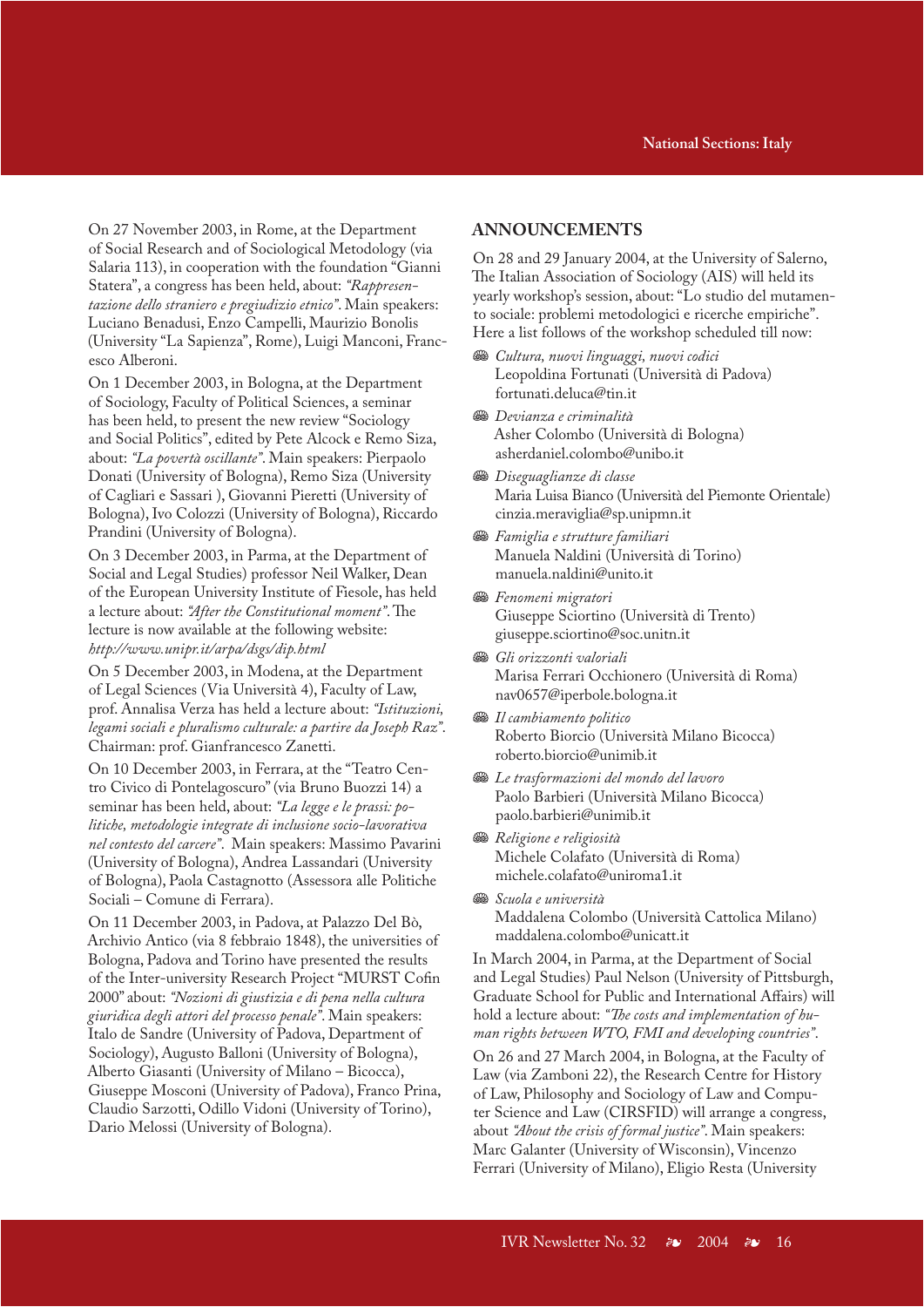of Bari), Sergio Chiarloni (University of Torino), Marco Bouchard (judge).

The XXIV National Congress of the "Società Italiana di Filosofia Giuridica e Politica" (SIFGP) – *Science and Law: Ethical, Juridical and Socio-political Profiles* – will take place in Catania from 23 to 25 September 2004.

The works will interest the thorough analysis of the present inter-action among science, politics and law which has by now a great influence on institutional structures and dynamics, on the role played by the categories of subjects and interests, on the position of citizens and maybe also on the soundness of some concepts which are fundamental in the history of modern juridical thought. After the welcome reception of the Chancellor of the University of Catania and of the Dean of the Faculty of Law, and an introduction of Bruno Montanari, the Congress will be opened by the president of SIFGP, Gaetano Calcaterra, and by the reports of Amedeo G. Conte and Jacques Lenoble. The congress will go on with a confrontation among the ethical, the juridical and the socio-political levels, "arbitrated" by a "third party" who will play an active role in the debate, and a "polyphonic" conclusion of the debate. The first confrontation will take place the 24 in the morning on the subject "Freedom, Security and Responsibility" between Francesco D'Agostino and Vincenzo Ferrari, and will be "arbitrated" by Francesco Viola. The second one, "Epistemology and Law Expectations", "arbitrated" by Mario Jori, will take place on the 24 afternoon between Eligio Resta and Mariachiara Tallacchini. The 25, in the morning, Emanuele Castrucci and Vittorio Villa, "arbitrated" by Giuseppe Zaccaria, will have a confrontation on "Fundamental Rights and Governance". The Congress will close the 25 in the afternoon with a discussion between Pietro Barcellona and Alfonso Catania, moderated and stimulated by Francesco Cavalla. During the works there will be a commemoration of Norberto Bobbio.

From 11 to 13 November 2004, the Board of Directors of the the Italian Association of Sociology (AIS) and the Research Council will arrange the AIS National Congress, about: *"Anni in salita. Speranze e paure degli italiani"*. Contributions are scheduled from each of the eleven section of the AIS.

### **PUBLICATIONS**

- $\circledast$  A. Salento, POSTFORDISMO E IDEOLOGIE GIU-RIDICHE. NUOVE FORME D'IMPRESA E CRISI DEL DIRITTO DEL LAVORO, FrancoAngeli, Milano 2003.
- **<sup>36</sup>** D. Melossi (a cura di), MIGRAZIONI, INTERAZIONI E CONFLITTI NELLA COSTRUZIONE DI UNA DEMOCRAZIA EUROPEA, Giuffré, Milano 2003.
- **S& L. Piasere, L'ETNOGRAFO IMPERFETTO: ESPE-**RIENA E COGNIZIONE IN ANTROPOLOGIA, Laterza, Roma-Bari 2002.
- **<sup>36</sup>** C. Ventimiglia, DISPARITÁ E DISUGUAGLIANZE. MOLESTIE SESSUALI, MOBBING E DINTORNI, FrancoAngeli, Milano 2003.
- J F. Dell'Andro (a cura di), MANUALE DEI PROCEDI-MENTI SPECIALI, La Tribuna, Piacenza 2003.
- $\otimes$  M. La Rosa, L. Zanfrini (a cura di), PERCORSI MI-GRATORI TRA RETI ETNICHE, ISTITUZIONI E MERCATO DEL LAVORO, FrancoAngeli, Milano 2003.
- $\circledast$  **F. Chicchi, LAVORO E CAPITALE SIMBOLICO. UNA** RICERCA EMPIRICA SUL LAVORO OPERAIO NELLA SOCIETA' POST-FORDISTA, FrancoAngeli, Milano 2003.
- $\otimes$  A. Zaretti, RELIGIONE E MODERNITÁ IN MAX WE-BER. PER UN'ANALISI COMPARATA DEI SISTEMI SOCIALI, FrancoAngeli, Milano 2003.
- $\circledast$  AA.VV., FLESSIBILITÁ E LAVORO, FrancoAngeli, Milano 2003.
- <sup>36</sup> R. Rizza, G. Scidà (a cura di), CAPITALE SOCIALE, LAVORO E SVILUPPO, FrancoAngeli, Milano 2003.
- $\bullet \bullet$  M. Ambrosini, F. Berti (a cura di), IMMIGRAZIONE E LAVORO, FrancoAngeli, Milano 2003.
- $\circledast$  M. Barbagli (a cura di), RAPPORTO SULLA CRIMI-NALITÁ IN ITALIA, Il Mulino, Bologna 2003.
- <sup>3</sup> G. Poggi, EMILE DURKHEIM, Il Mulino, Bologna 2003.
- **B** R. Pardolesi, B. Tassone, I GIUDICI E L'ANALISI ECONOMICA DEL DIRITTO PRIVATO, Il Mulino, Bologna 2003.
- $\circledast$  A. Padoa-Schioppa, ITALIA ED EUROPA NELLA STO-RIA DEL DIRITTO, Il Mulino, Bologna 2003.
- $\otimes$  A. Bruni, LO STUDIO ETNOGRAFICO DELLE OR-GANIZZAZIONI, Carocci, Torino 2003.
- $\mathscr{B}$  M. Eve, A. R. Favretto, C. Meraviglia, LE DISUG-UAGLIANZE SOCIALI, Carocci, Torino 2003.
- **S&** F. De Nardis, CITTADINI GLOBALI, Carocci, Torino 2003.
- $\circledast$  M. Cardano, TECNICHE DI RICERCA QUALITATIVA, Carocci, Torino 2003.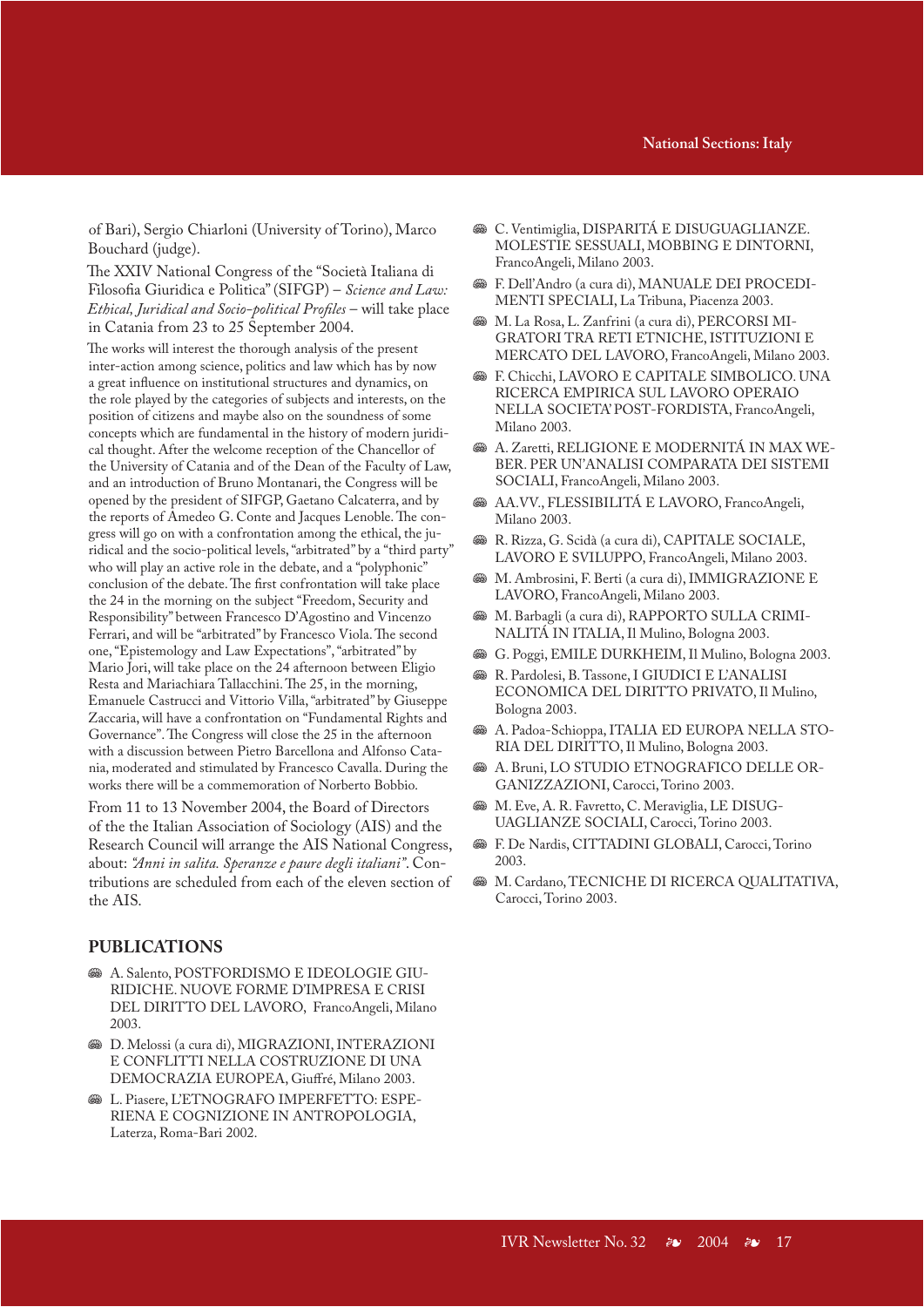# **JAPAN**

The Japan section of IVR

### **RECORDS**

- **S** President: KATSURAGI Takao, professor at Gakushuin University, Tokyo. Email: takao. katsuragi@gakushuin.ac.jp
- **Secretary General: NAKAYAMA Ryuichi, professor** at Osaka University, Osaka.
- **S** Treasurer: Professor TAKAHASHI Fumihiko, professor at Kanto Gakuin University, Tokyo. E-mail: NBF01243@nifty.ne.jp

Other Members:

- **WE TSUNODA Takeshi, professor at Osaka Prefecture** University, Osaka
- **SAKURAI Tetsu, professor at Kobe University,** Kobe
- **SUMIYOSHI Masami, professor at Aoyama** Gakuin University, Tokyo
- **WAKAMATSU Yoshiki, professor at Seijo Univer**sity, Tokyo

### **CONTACT**

Correspondence to the Japan Section should be sent to Professor NAKAYAMA at: *ryuichi@law.osaka-u.ac.jp*

Mail address: Professor NAKAYAMA Ryuichi School of Law Osaka University 1-6 Machikaneyama-cho, Totonaka Osaka 560-0043 **JAPAN** 

Phone: +81-6-6850-5167

Fax: +81-6-6850-5167

*The names are in the surname-given name order, in accordance with normal usage in Japan.*

### **NEWS**

*The 2003 annual conference of the Japan Association of Legal Philosophy* ( JALP) was held on 21-22 November 2003, at Hosei University in Tokyo. The main theme of the conference was "Gender/Sexuality and Law". The conference began with a keynote speech by Professor SUMIYOSHI Masami (Aoyama Gakuin U.), followed by three sessions. Topics and speakers for each session were;

**SESSION 1: Feminism's Challenge to Legal Philosophy** 1. From the Standpoint of Feminism as Critique against Violence: Professor OHKAWA Masahiko (Tokyo U. of Foreign Studies)

2. Care and Justice: Professor KAWAMOTO Takashi (Tohoku U.)

3. Viewing Gender from the Standpoint of Reproductive Technology: Professor SAITO Yukiko (Kitazato U.)

4. On Sexual Harassment: Part-time Lecturer HORIGUCHI Etsuko (Meiji U.)

5. An Analysis of Discourse on Reproductive Technology: Professor EBARA Yumiko (Tokyo Metropolitan U.)

**SESSION 2: Legal Philosophy's Counterattacks upon Feminism**

1. Reexamination on Western Feminism: Professor UCHIDA Masayuki (Tsukuba U.)

2. Feminism and Liberalism: Professor INOUE Tatsuo (Tokyo U.)

3. Gender and State Power: Professor TSUJIMURA Miyoko (Tohoku U.)

4. A Venture on Anarcho-Sexualism: Professor SUMIYOSHI Masami (Aoyama Gakuin U.)

### **SESSION 3: Discussion**

Apart from these sessions, there were also eight presentations which were not directly related to the main theme of the conference. The proceedings will be published in the Annals of the Japan Association of Legal Philosophy 2003.

### **Renewal of JALP Web Site**

The Japan Association of Legal Philosophy ( JALP) has renewed the web site. Please visit: *http://www.soc.nii. ac.jp/jalp/index-e.html*

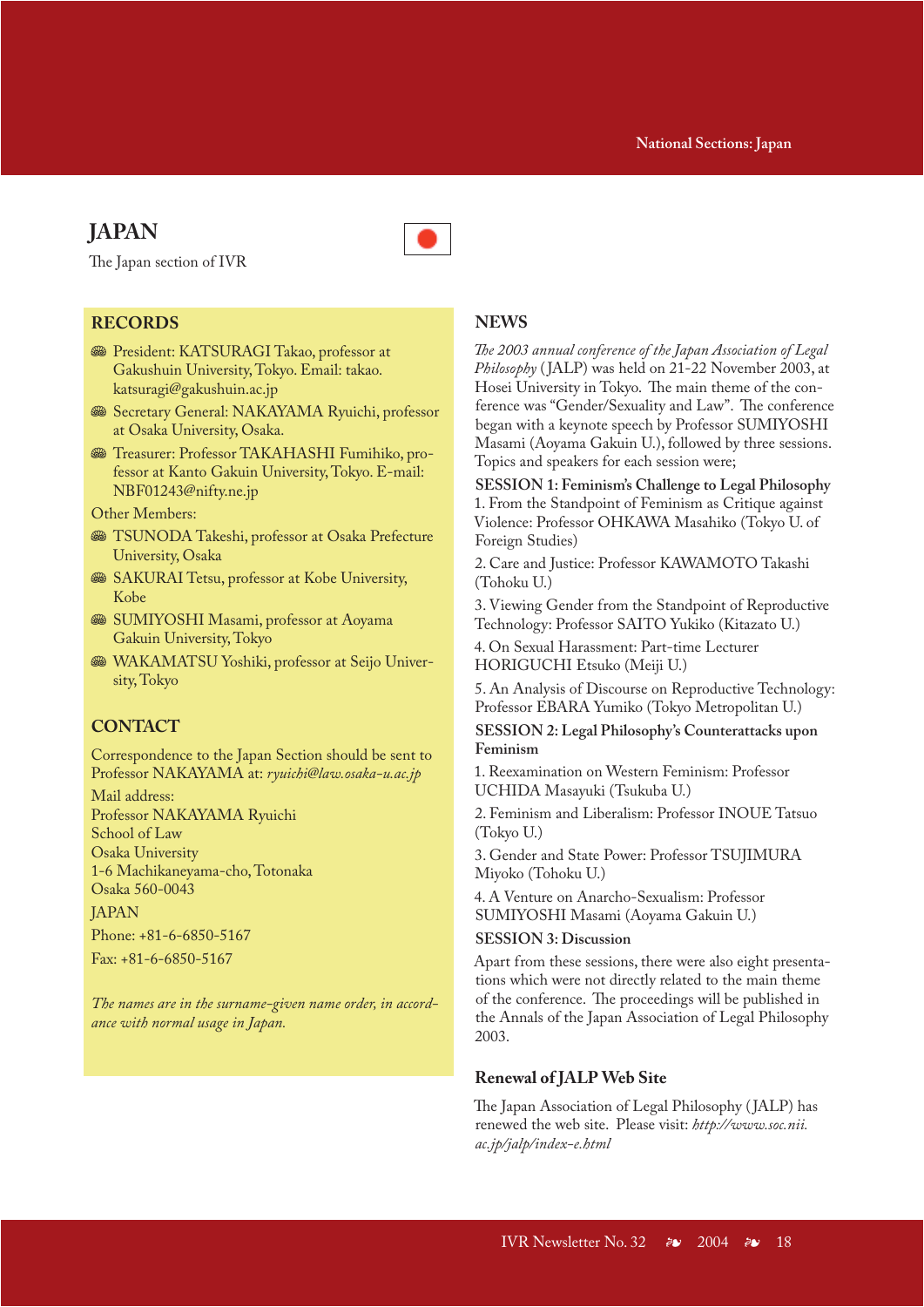### **IVR Announcements National Sections: Poland**

# **POLAND**

Stowarzyszenie Filosofii Prawa i Filozofii Spolecznej

### **RECORDS**

- J President: Prof. *Leszek Leszczyński*, UMCS, Lublin
- $\mathcal{B}$  Secretary : *Janusz Polanowski*, UMCS, Lublin
- J Treasurer: *Bartosz Liżewski*, UMCS Lublin

### **CONTACT**

Prof. *Leszek Leszczyński*

lesles@temida.umcs.lublin.pl ztpip@temida.umcs.lublin.pl ivr@temida.umcs.lublin.pl

### **NEWS**

The Polish Section of IVR held a conference for young representatives of Polish theory and philosophy of law on "The Legal Theory Aspects of European Integration". The meeting took place on 15-16 September 2003 in Kazimierz Dolny, Poland. The conference was organized under auspices of the Head of Polish IVR Section - Prof. *Leszek Leszczyński*, with support from the University of Maria Curie Skłodowska (UMCS). The participants (doctors and doctorates from all Chairs of Theory of Law at universities in Poland) presented their papers in Polish.

The translations of the titles are the following:

- 1. Mr *Tomasz Barankiewicz* SVD (Catholic University of Lublin) – Law and Philosophy of Values;
- 2. Mr *Jacek Czaja* ( Jagiellonian University) Ethical Problems of Equality of Rights in European Law;
- 3. Ms *Inga Gołowska* ( Jagiellonian University) The Double-dealing Nature of Comparative Law;
- 4. Ms *Anna Kalisz-Prakopik* (University of Maria Curie-Skłodowska) – Re-construction of Norm in the Application of European Community Law;
- 5. Ms *Beata Kanarek* (University of Szczecin) Remarks on Derogation in the Context of European Law;
- 6. Mr *Tomasz Kozłowski* (University of Warsaw) Neofunctional Legal Pluralism and Creation Continua of European Union Law;
- 7. Mr *Adam Mikołajczyk* (University of Gdańsk) Subsidiarity and Sovereignty;
- 8. Ms *Agnieszka Orłowska* (University of Olsztyn) Are the Judgments of the EC Court of Justice the Precedents?;
- 9. Mr *Tomasz Pietrzykowski* (University of Katowice) – An Ideology of European Constitution;
- 10. Mr *Janusz Polanowski* (University of Maria Curie-Skłodowska) – The Judicial Council of Slovak Republic – Organization, Competence, Activity;
- 11. Ms *Jadwiga Potrzeszcz* (Catholic University of Lublin) – Justice As an Idea of Law;
- 12. Ms *Małgorzata Stefaniuk* (University of Maria Curie-Skłodowska) – The Preambule to European Constitution;
- 13. Mr *Adam Sulikowski* (University of Wrocław) Sovereignty and the Europe in Jurisdiction of French Constitutional Council;
- 14. Mr *Sebastian Sykuna* (University of Gdańsk) Humanitarian Intervence As a Measure of Human Rights Protection;
- 15. Mr *Sławomir Tkacz*, *Piotr Żak* (University of Katowice) - Justice and the Principle of Proportionality in the Light of Draft European Constitution;
- 16. Mr *Jan Winczorek* (University of Warsaw) Can the Sociological Theory of Niklas Luhmann Be Useful for Legal Sciences?;
- 17. Mr *Bartosz Wojciechowski* (University of Łódź) A Cognisance of the Civil Dispute in Reasonable Time. Remarks on the Background of Making of the European Civil Procedure Code;
- 18. Mr *Kamil Zeidler* (University of Gdańsk) A Dispute of Values in Cultural Wealth Protection Law;
- 19. Mr *Adam Zienkiewicz* (University of Olsztyn) A Mediation in Commercial Disputes in Poland – Between European Inspiration And Internal Necessity

### **ANNOUNCEMENTS**

A volume about the conference is going to be published soon at UMCS publishers.

The idea of organizing the conference for young representatives of legal sciences will be continued every second year. The next meeting is provided for 2005.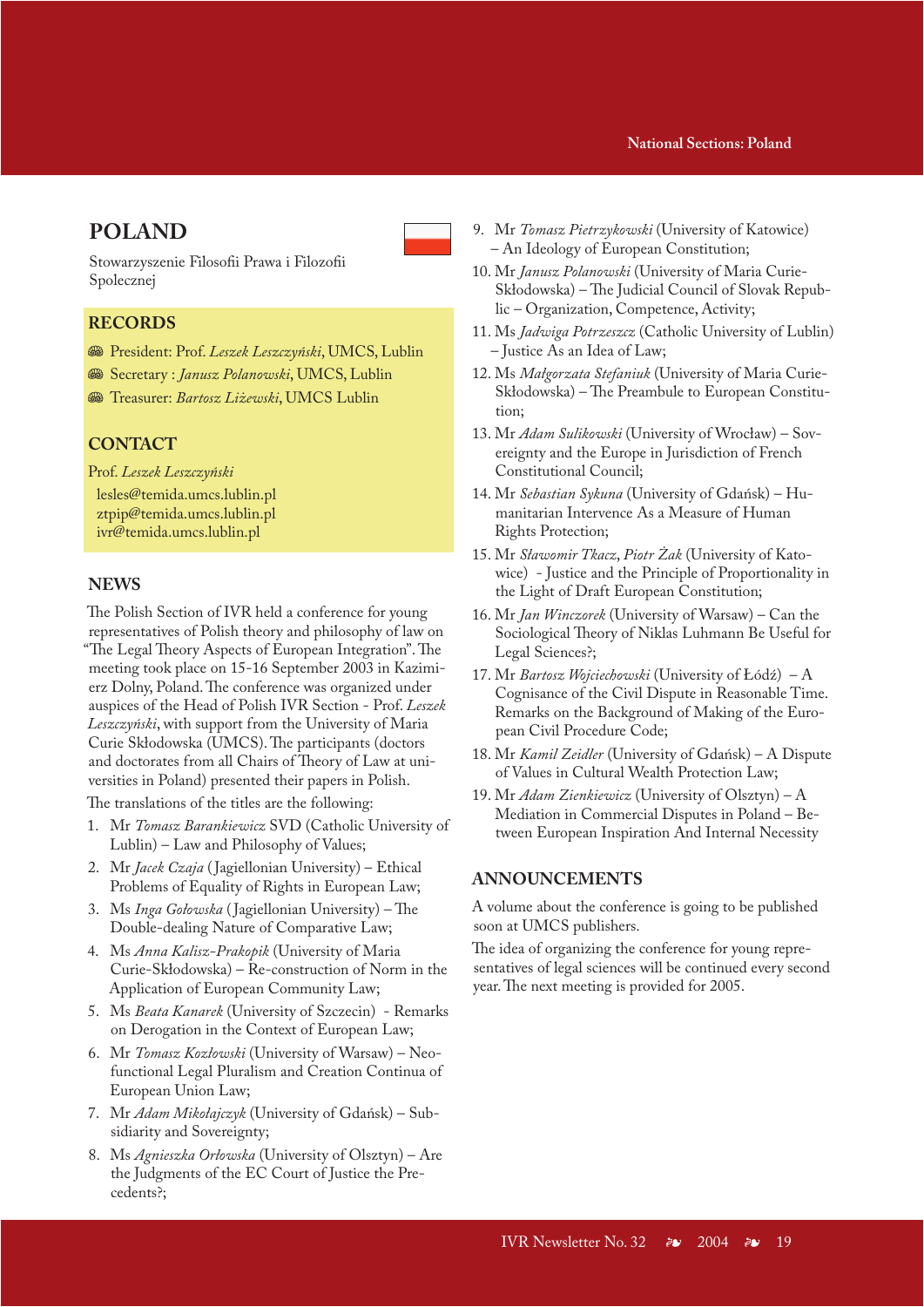### **IVR Announcements National Sections: Slovakia**

# **SLOVAKIA**



The Slovakian section of IVR

### **RECORDS**

- **Start**: *Alexander Bröstl*, Faculty of Law, Kosice, Kovacska 30, 040 01 Kosice, Slovakia. E-mail address (best way to communicate via home address): abrostl@concourt.sk
- J Vice-President: *Jozef Prusak*, Faculty of Law Bratislava, Safarikovo nam. 6, 818 06 Bratislava, Slovakia. Soon there will be the possibility to reach him at a new address: Faculty of Law Trnava, Hornopotocna, 23, 918 43 Trnava, Slovakia.

# **CONTACT**

*Alexander Bröstl*, IVR Executive Committee-member & President of the Slovakian IVR Section: brostl@concourt.sk

# **ANNOUNCEMENTS**

The Slovak IVR Section will hold its annual meeting either in spring or in autumn 2004, organized either by the Faculty of Law, Kosice or Faculty of Law, Trnava. Two or three young scholars expected to become new members. Addresses and contact persons remain unchanged.

# **RECENT PUBLICATIONS**

New Publications of the Members of the Section in the field of Legal Theory and Legal Philosophy:

- **We** Pavel Holländer (member of both the Czech and the Slovak IVR Sections): Constitutionally Based Legal Argumentation (After Ten Years of the Constitutional Court of the Czech Republic). Prague 2003 (in Czech).
- **S&** Alexandra Krskova: State and Law in the European Political and Legal Thought. Bratislava 2002 (in Slovak).
- **S&** Alexandra Krskova: History of the European Political and Legal Thought. Prague 2003 (in Czech: translation of the Slovak version published in Bratislava 1997).
- **W** Herbert L. A. Hart: Law, Liberty, and Morality. Oxford University Press, Oxford 1989 (first translation into Slovak, followed by an Essay: Hart and his Analytical Legal Theory, by *Alexander Bröstl*)
- **Subset Prusak** is preparing a revised edition of his Legal Theory, Bratislava 2000, the commonly used text book for students in Slovakia.
- **We Imrich Kanarik: Supremacy of Laws (Open Questions** Concerning the Slovak Legal Order). Kosice 2003 (in Slovak).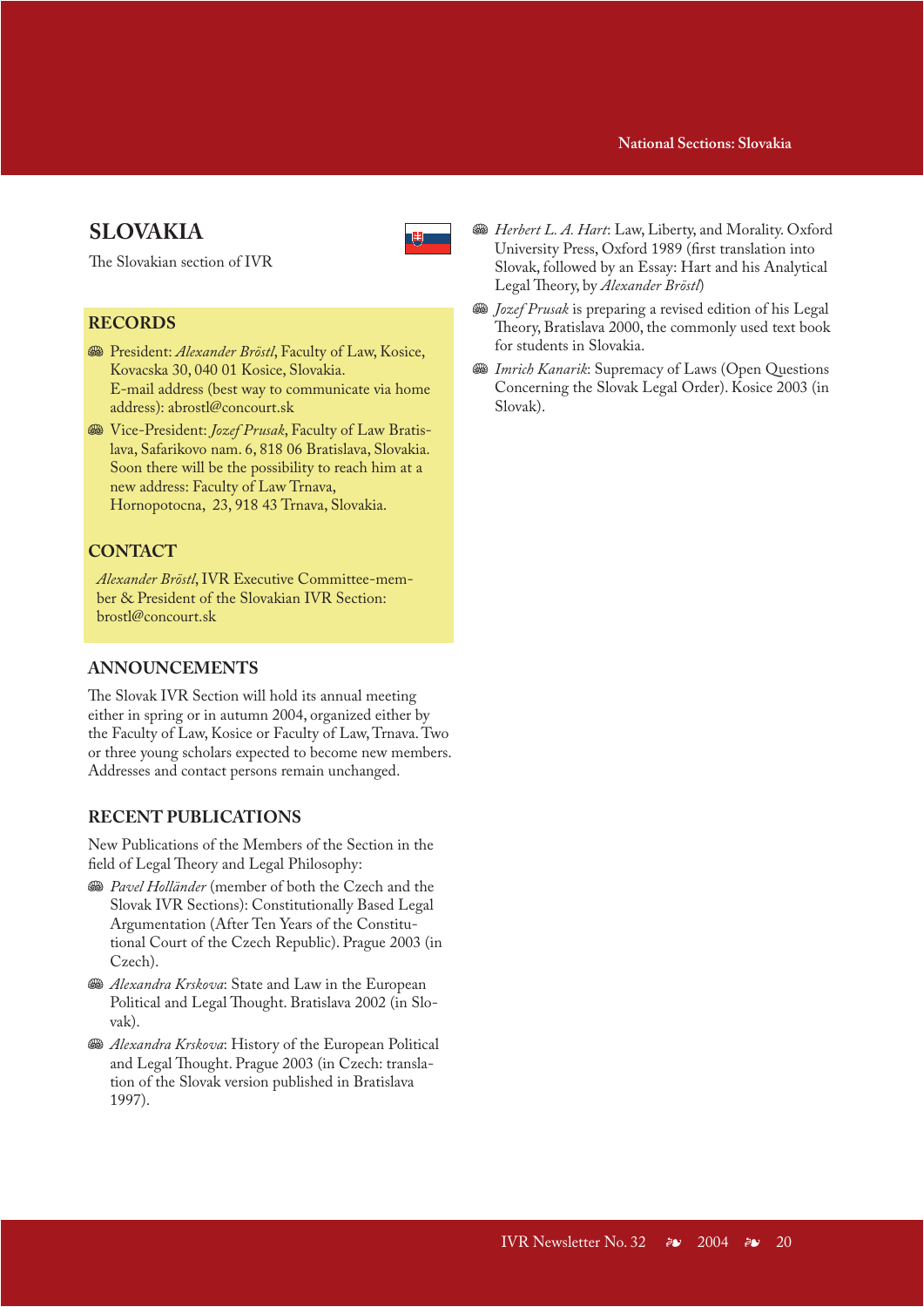# **SLOVENIA**



Društvo za pravno in socialno filozofijo – *Slovenian Society for Legal and Social Philosophy*

# **RECORDS**

- J President: *Marijan Pavčnik*
- $\mathcal{F}$  Vice president: *Miro Cerar, jr*
- **Secretary and Treasurer: Aleš Novak**

### **CONTACT**

Prof. *Marijan Pavčnik*, President Poljanski nasip 2, 1000 Ljubljana, Slovenia Tel: +386 1 420 31 96 (office) E-mail: marijan.pavcnik@uni-lj.si

### **ANNOUNCEMENTS**

On January 26th, a round table on the topic "The Interpretation of the Constitution", chaired by prof. *Pavčnik*, will be held.

### **RECENT PUBLICATIONS**

- J Boris Furlan: *Problemi realnosti prava* [*The Problem of Law's Reality*] (ed. M. Pavčnik), Cankarjeva založba, Ljubljana 2002.
- J Martin Jančar, *(Pre)oblikovanje predmeta pravnega urejanja v diskurzu* [*The (Trans)forming of the Object of Legal Regulation in a Discourse*], Ljubljana 2002.
- J Marijan Pavčnik: *Razlaga (razumevanje) ustave* [*Interpretation and Understanding of the Constitution*], Pravnik 58 (2003) 6-8.
- **<sup>38</sup>** Marko Novak, *Delitev oblasti: medigra prava in politike*

# **SWEDEN**



The Swedish section of IVR

### **RECORDS**

- J President: *Åke Frändberg*
- $\circledast$  Secretary and Treasurer: *Torben Spaak*

### **CONTACT**

*Torben Spaak*: Torben.Spaak@jur.uu.se; torbens@jur.uu.se

### **NEWS**

Most legal philosophical activities in Sweden take place in the higher seminars in Jurisprudence, led by Professor *Jes Bjarup*, Stockholm, Professor *Åke Frändberg*, Uppsala, Associate Professor *Håkan Gustafsson*, Gothenburg and Professor *Aleksander Peczenik*, Lund. Each year a common symposium is arranged.

Thus, the Swedish Section organized a mini-symposium in Jurisprudence in Uppsala, October 16-17, 2003. There was no unified theme. Instead, the lectures given concerned such different topics as genetic discrimination [*Torben Spaak*], the ambiguity of the word *Sollen* (Ought) [*Uta Bindreiter*] and the analysis of risks in the law [*Peter Wahlgren*].

The next seminar is planned in Stockholm, in October 2004.

### **ON-GOING RESEARCH**

#### **University of Lund**

 $\mathcal{B}$  *Andréasson, Reidar*: "Describing the Law"

- **<sup>38</sup>** *Bindreiter, Uta*: "Between Tradition and Innovation: Legal Thinking in Sweden 1940 – 2000" (post-doc)
- $\mathcal{B}$  *Brännström, Leila*: "Juridification "
- **<sup>38</sup>** *Dahlman, Christian*: "Objectivity in Legal Science" (post-doc)
- **& Lindahl, Lars: "Weight and Value—An algebraic sty**udy of a conceptual field". Monograph to be published 2005.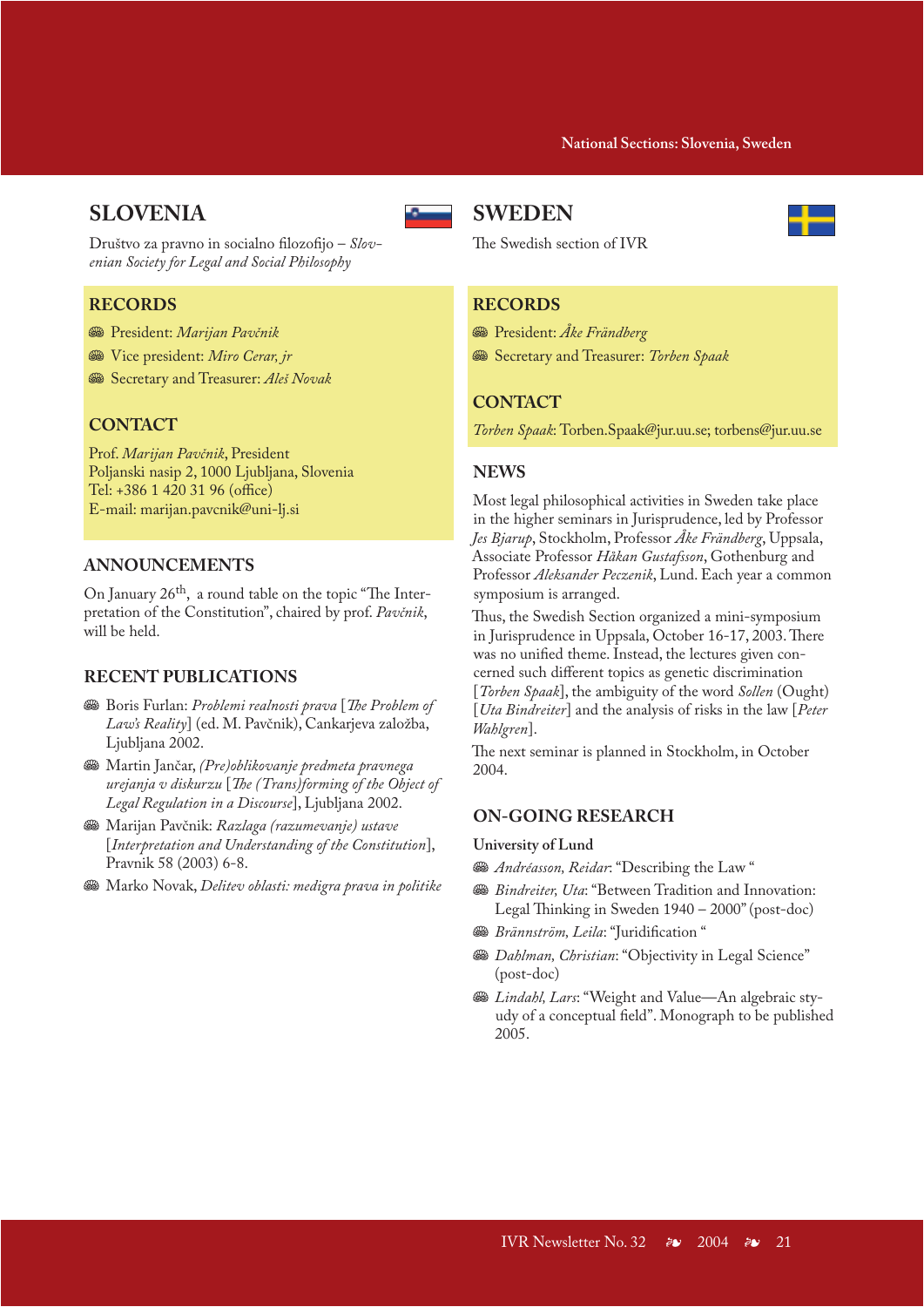- **Solution** *Gröning, Linda*: "The development of criminal law within the European Union - An analysis of the legitimacy in the exercise of penal power at the European  $level<sup>''</sup>$
- **<sup>58</sup>** *Peczenik*, *Aleksander*:
	- 1) Scientia Juris. A volume in Kluwer Treaties in Philosophy of Law (appears June 2004) – final check of the manuscript.
	- 2) IVR Encyclopedia of Jurisprudence, Legal Theory and Philosophy of Law – preparatory work with the infrastructure of the project.
	- 3) Justice in Legislation and Justice in Adjudication – a book project at an early stage.
- **<sup>38</sup>** Reidhav, David: "Legal Analogies"
- **S** *Votinius, Sacharias*: "Or Friend Or Foe A Critical Inquiry into the Foundation of Contracts"
- **Wahlberg, Lena: "Legal Decision Making and Scien**tific Uncertainty"

For more information on on-going research, please consult the Homepages of the respective Law Faculties:

- **S** Gothenburg University: http://www.handelsgu.webhotel.tripnet.se
- **S** Lund University: http://www.jur.lu.se
- **Stockholm University:** http://www.juridicum.su.se
- **S** Uppsala University: http://www.jur.uu.se

### **SWITZERLAND**



The Swiss section of IVR

# **RECORDS**

J President: Prof. Dr. iur. *Philippe Mastronardi*, Universität St. Gallen, Rechtswissenschaftliche Abteilung, Bodanstrasse 3, CH-9000 St. Gallen Tel.: +41-71-224 2324 Fax: +47-71-224 3908

E-mail: philippe.mastronardi@unisg.ch

J Quaestor: Prof. Dr. iur. *Marcel Senn*, Lehrstuhl für Rechtsgeschichte, Juristische Zeitgeschichte und Rechtsphilosophie, Universität Zürich, Cäcilienstrasse 5, CH-8032 Zürich Tel.: +41-1-634 3005 Fax: -41-1-634 4390 E-mail: marcel.senn@rwi.unizh.ch

# **CONTACT**

 $\circledast$  Secretary: Lic. iur. *Patrik Stadler*, Assistant to Prof. Mastronardi, Bodanstrasse 3, CH-9000 St. Gallen Tel.: +41-71-224 2333 Fax: -41-71-224 2335 E-mail: patrik.stadler@unisg.ch

### **ANNOUNCEMENT**

The Swiss section of IVR will hold its 2-year-congress on November 12th and 13th, 2004, in St. Gallen. The topic will be: "Theories of State and Constitution under differing disciplinary conceptions".

Conceptions of public life differ from each other depending on the discipline in which the object is conceived. The goal of the congress will be clarifying these conceptions and asking for the possibility to integrate them in a coherent general view.

The congress will embrace four short lectures and substantial interdisciplinary discussions from the point of view of jurisprudence, political economics, political science, and political philosophy.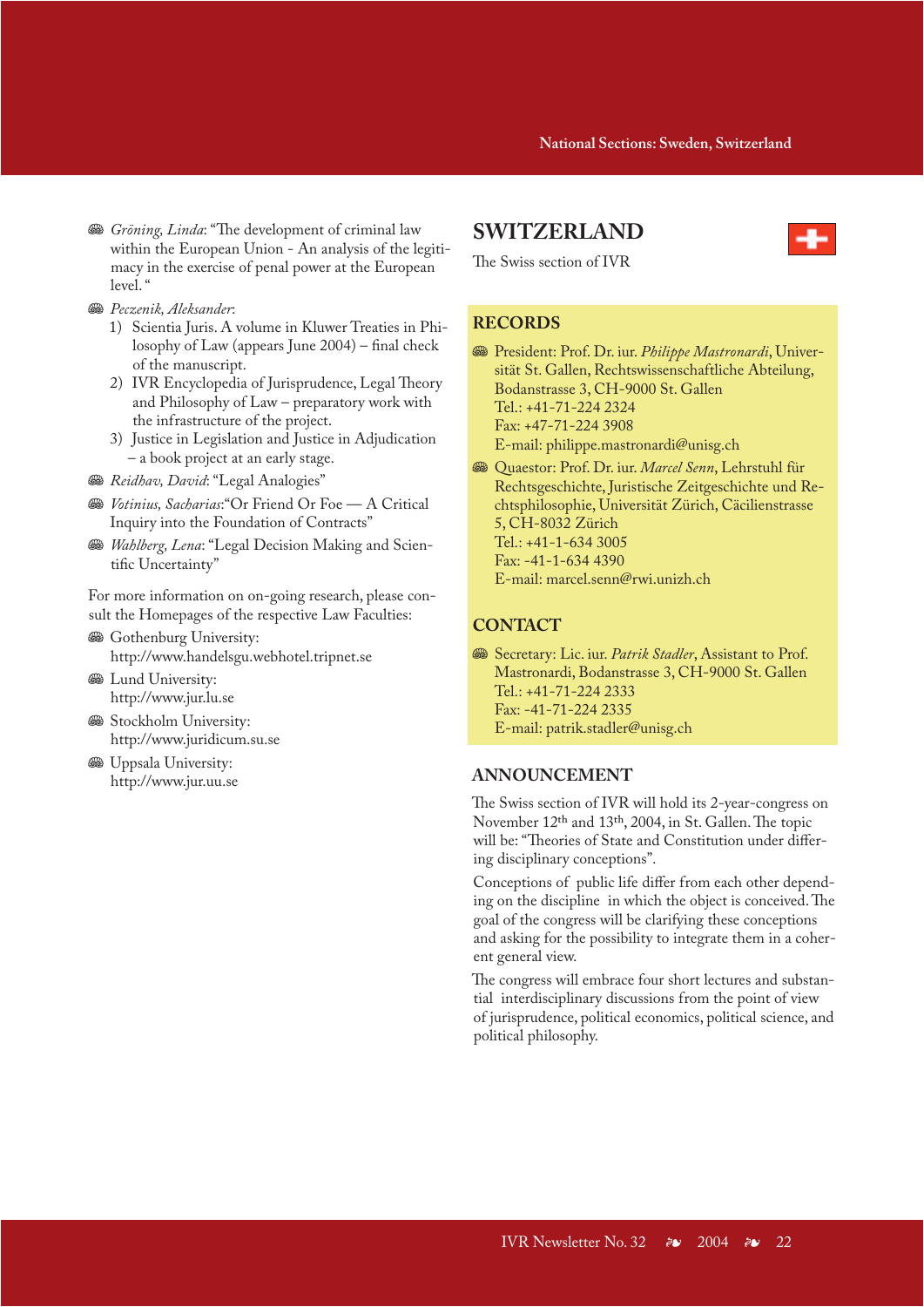# **UKRAINA**

Ukrainian Association of Philosophy of Law and Social Philosophy – UAPLSP

### **RECORDS**

**Start: Prof. Boris Chmil** 

**<sup>38</sup>** Other Founding Members: *Mykhajlo Kostitsky*, *Olexandr Manoxa*, *Oleg Bandura*, *Nadiya Semenova*

# **CONTACTS**

The UAPLSP legal address is 23 Tolstogo St., apt. 29, Kyiv, 01033, Ukraine.

*Boris Chmi*l (President), tel. 380-44-249-09-69 (please speak in Ukrainian and Russian)

*Nadiya Semenova* (Secretary) tel./fax 380-44-244-33-94 (please speak in English, Ukrainian, Russian).

E-mails: UAFPSF@ukr.net, lclck@iatp.kiev.ua

### **NEWS**

The Ukrainian Association for Philosophy of Law and Social Philosophy (UAPLSP) was established in June 2002 by a group of Ukrainian scholars in both law, philosophy and philosophy of law (Prof. *Mykhajlo Kostitsky*, Prof. *Boris Chmil*, Prof. *Olexandr Manoha*, Prof. *Oleg Bandura* and *Nadiya Semenova* (LL.M)). Later the same year, in Paris, the IVR EC approved the UAPLSP application for IVR membership as Ukrainian national section. This status is expected to be confirmed by the IVR General Assembly at the World Congress in Lund.

The main aim of the UAPLSP activities is to advance the development of philosophy of law and social philosophy and to foster the principles of rule of law, democracy and human rights.

With a purposes of familiarising Ukrainian scholars in the subject with the IVR expertise and activities, the IVR President Eugenio Bulygin paid a visit to Ukraine in May, 2003. With crucially important support of leading Ukrainian legal universities, the Academy of Legal Sciences of Ukraine (a research and co-ordination body) and the Centre of Comparative Law at the Ministry of Justice, a chain of meetings and round tables was prepared and held.

The scientific tour began in southern Ukrainian city of Odessa with a round tables on "Philosophical-legal doctrine in contemporary world" and "Organisational models for co-operation of scholars in philosophy of law and how to build the national section (in application to Ukraine)"

held in the Odessa National Legal Academy (ONLA) in May 26, 2003. The Round Table Organising Committee consisted of ONLA Rector Prof. *Kivalov*, Pro-Rectors Prof. *Baymuratov* and Prof. *Orzikh*, Head of the International Relations Department *V. Barsky*.

In May 28, the rigorous discussions continued in the Ukrainian National Legal Academy (UNLA, a leading legal university) in the city of Kharkiv, where a symposium on "World philosophical-legal heritage and the Ukrainian context" was held. The Round Table Organising Committee consisted of UNLA Rector *V. Tatsiy*, Vice-Rectors *O. Chastnik* and *V. Panov*, Head of Department for philosophy of law *O. Danilyan* and professor at this department *S. Maximov*. The Kharkiv day program was special beyond academic bounds: Kharkiv is the IVR President's native city and, after a 65 year absence, Prof. Bulygin visited the building where he was born and spent his childhood.

The tour ended in May 30 with the closing conference "Development of Philosophical-legal thought in Ukraine: state, problems, perspectives". This meeting was held in Kyiv, the Ukrainian capital, at the National Academy of Internal Affairs of Ukraine (NAIAU, a pioneer of philosophy of law renaissance in Ukraine). The NAIAU Rector *Y. Kondratiev*, Vice-Rectors *L. Kravchenko* and acting UA-PLSF president *B. Chmil* ensured high quality working environment for the conference participants. The conference was opened by the Vice-Rector Prof. *V. Suzhenko*. Participants were warmly greeted by Ambassador of the Argentine Republic in Ukraine, Mr. *Miguel A. Cuneo*. Prof. M. *Kostitsky*, Judge of the Constitutional Court of Ukraine, acted as the moderator of the symposium.

The topic of the conference has been examined in 37 papers covering three aspects of it:

J *organisational* (general information about IVR and UAPLSP; topical problems of professional NGOs in the area of law and interdisciplinary sciences; IVR expertise and Ukrainian realities; ways of building-up the UAPLSP capacity). Papers were presented by E. Bulygin (Buenos Aires) *IVR: organisational and thematic aspects of activity*, B. Chmil (Kyiv) *UAPLSP in the becoming*, N. Semenova (Kyiv) *The model of a professional NGO in the sphere of social-legal sciences as an instrument of legal reform acceleration*.

 $\bullet$  on the subject matter itself (subject and method of philosophy of law in comparative perspective, an application-oriented dimension of philosophy of law; challenging role of philosophy of law during the period of democratisation; problems of philosophy of law development: factors for stimulation and restraints; formation of legal-philosophical thought in Ukraine: tradition – reception – novation). Interventions were made by E. Bulygin (Buenos Aires) *Philosophy of law: application-oriented approach. Analytical legal philosophy*; M. Kostitsky (Kyiv) *Object, subject matter and method of philosophy of law*, P. Rabinovich (Lviv) *Specific features of philosophy of law studies as a determinant for its position in the system of social sciences*, O. Gvozdik (Kyiv) *Logico-methodological fundamentals of philosophy of law*, S. Shevchuk (Kyiv) *Natural law basis of constitutional law in the contemporary Ukrainian context*, O. Danilyan (Kharkiv) *Stand and role of philosophy of law in the period of democratic transformation of a*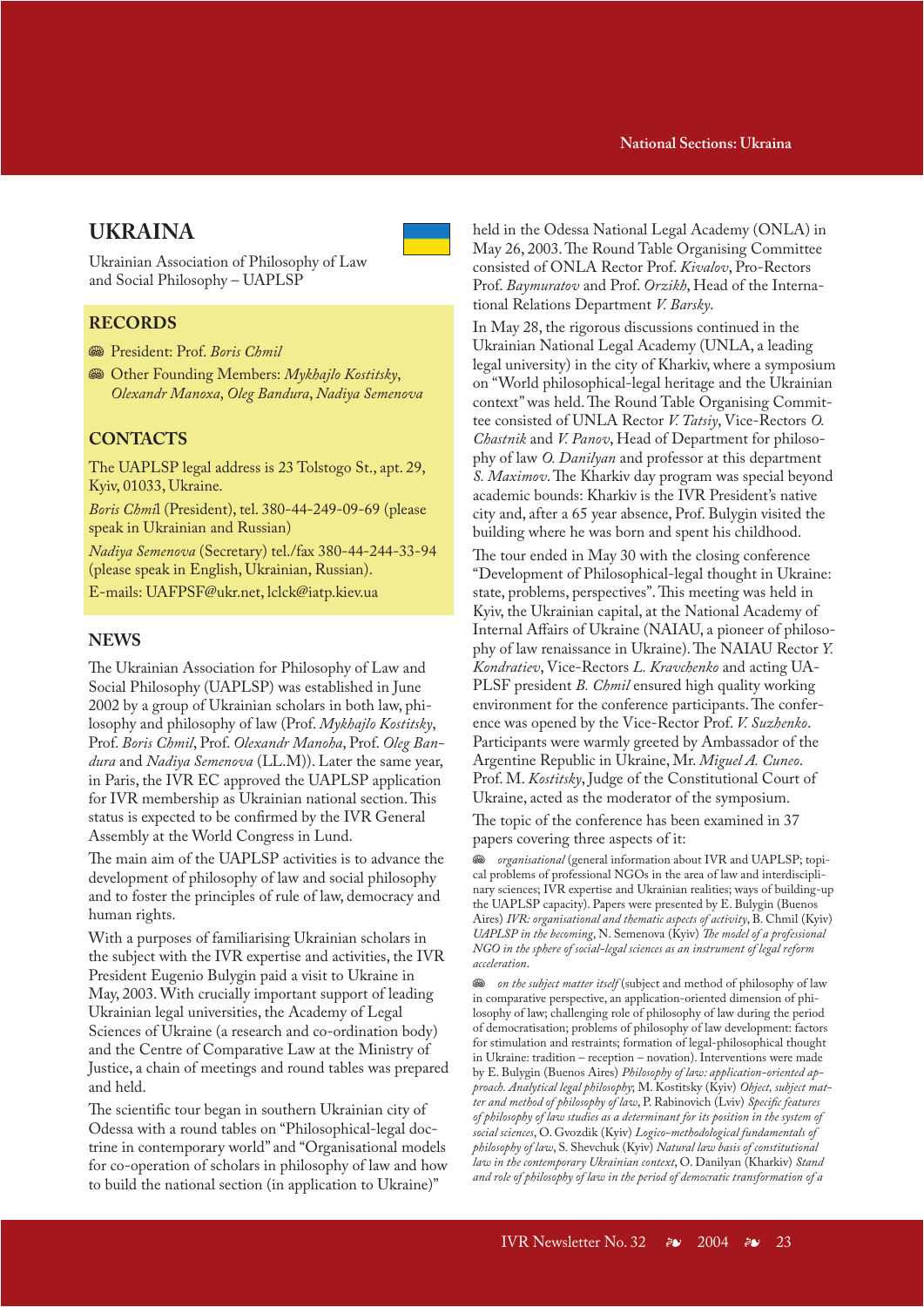*society*, A. Kozlovsky (Chernivtsi) *Problems and perspectives for development of philosophy of law in Ukraine*, V. Shkoda (Kharkiv) *On the way to constructive philosophy of law*, S. Slivka (Lviv) *Natural law in the context of philosophical trends*, V. Larionova (Ivano-Frankovsk) *Moral dimension of main philosophical-legal notions*, S. Maximov (Kharkiv) *To what extent is the reception of Western philosophy of law possible?*, Y. Oborotov (Odessa) *Germenevtics and metaphora in the legal studies*, M. Oleksuk (Lviv) *Problem of freedom in the foreign philosophical-legal thought of the XX century*, O. Bilyk and Y. Bilyk (Kharkiv) *Philosophy of culture and philosophy of law: peculiarities of interrelation*, V. Kondovich (Chernigiv) *Philosophy of law: problems of subject matter identification and applied-oriented realisation*, O. Manokha (Kyiv) *System analysis in the philosophy of law*, V. Shapoval (Kharkiv) *Philosophy of law development perspectives in Ukraine*, O. Balynska (Lviv) *Verbal-behaviour method of legal culture formation as a subject of philosophical-legal studies*, O. Dovgopolova (Odesa) *Problems of the seized and intolerance in the context of philosophy of law*, Y. Simon (Kyiv) *Status and cognitive capacity of history of philosophy of law*, V. Nechiporenko (Kyiv) *Moral dimension of philosophy of law*, M. Zovtobrukh (Zaporizhya) *Philosophy of law as the methodological basis for legal studies*, V. Shishko (Kyiv) *Philosophy of law in the system of legal sciences*, V. Yesip (Lugansk) *Democracy, law, mentality*, Y. Anokhin (Lviv) *Interrelations of philosophy and anthropology of law*, T. Dudash (Lviv) *Subject matter of philosophy of law: hermeneutic-etymological approach*, O. Stovba (Kharkiv) *Personal project as a moving force of a legal situation*, N. Ohotnikova (Kharkiv) *Subject matter of philosophy of law: pluralism of approaches*.

J *educational*, in two layers: a more narrow one, as training of professionals in the area and another wider, as a key component of legal culture for all lawyers - both theoreticians and practitioners. Papers were presented by O. Gubar (Makiyivka) *Principle of ascension from the abstract to the specific in teaching philosophy of law*, O. Litvinov (Lugansk) *On reasonability of separating courses of "History of state and law doctrines" and "philosophy of law" (notes for discussion)*, V. Lyashenko (Kyiv) *Role of philosophy of law in shaping a personality of a future lawyer*, T. Malko (Sumy) *Does philosophy of law have a practical significance?*, V. Malko (Sumy) *Philosophy of criminality as a component of philosophy of law and its position in the training course*, V. Bigun (Kyiv) *Philosophy of law in Ukraine: teaching and learning as an important direction in its development*, O. Pavlishin (Kyiv) *Problematic of philosophy of law as a course to teach*, D. Gudyma Position and role of training courses on philosophy in the system of vocational training for lawyers. N. Shevchenko, V. Koltun, T. Kondratuk-Antonova and V. Stus took part in discussions.

Ukrainian scholars thought of the IVR expertise as specially valuable for the time of deep legal reforms in Ukraine, due to the role philosophy of law and social philosophy have in states under transformation.

The Ukrainian tour of IVR president *E. Bulygin* was covered by 8 media resources (preferably professional journals, newspapers, TV) in both Odessa, Kharkiv and Kyiv. The report about it is expected to be published in the coming issue of the main professional journal "Law of Ukraine". The tour gave a considerable push to the development of the newly born Ukrainian association: 43 new applications were submitted for a UAPLSP membership and were approved by the general meeting at the Kyiv conference. In the late 2003, the UAPLSP is planning to hold a new conference titled "The reforming potential of philosophy of law".

# **UNITED KINGDOM**



The UK branch of the IVR is in the process of reconstituting itself after the ALSP decided last year to sever its ties with the IVR.

An initial meeting will be held for all interested parties at the School of Law, Edinburgh University, on the 16.04, to preceed a special workshop held in honour of Neil MacCormick on the 17.04. at the same venue.

Inquries should be directed to: Burkhard Schafer School of Law Edinburgh University B.Schafer@ed.ac.uk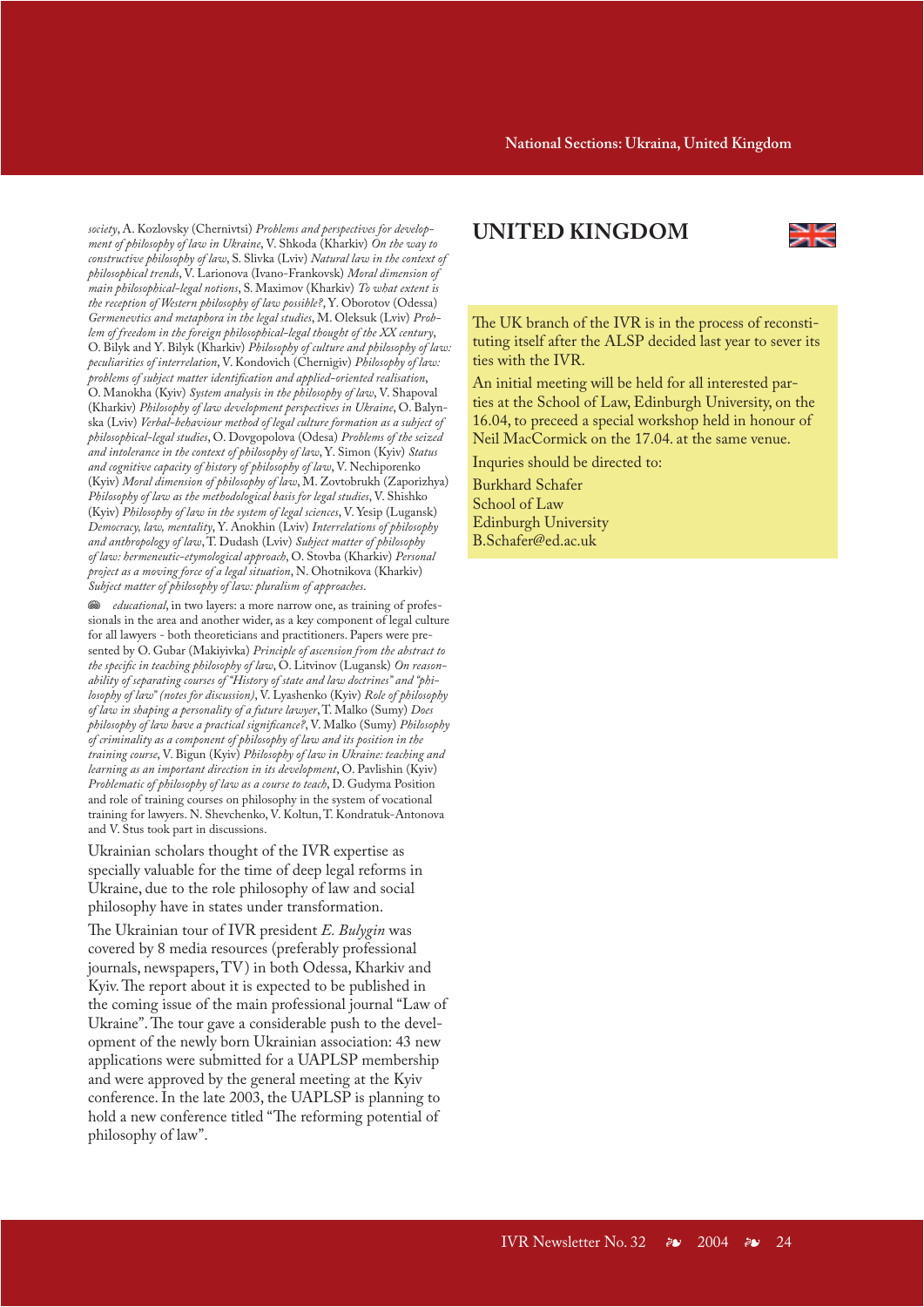# **IVR CONSTITUTION FROM 26th AUGUST 1987**

**Amended on 24th August 1991 Amended on 15th August 2003**

#### **§ 1 Name, Seat and Location of Office**

1. This Association, which was founded on 1 October 1909, is called "Internationale Vereinigung für Rechtsund Sozialphilosophie" (English: "International Association for Philosophy of Law and Social Philosophy", French: "Association internationale de philosophie du droit et de philosophie sociale"); abbreviated in all three official languages as "IVR".

2. The IVR has its seat in Wiesbaden, Federal Republic of Germany.

3. The location of the office of the IVR will be determined by the Executive Committee and made known in the journal "Archiv für Rechts-und Sozialphilosophie".

4. The Association is registered at the Register of Association.

### **§ 2 Purpose**

1. The Purpose of the Association is the cultivation and promotion of legal and social philosophy on the national and international level. The Association is open to every scholarly direction.

2. The Association does not pursue any economic goals; it does not serve the financial advantage of its members. No one may benefit from inappropriate rewards or payments.

3. In pursuit of its purpose, the Association will use all the means of scholarly activity as well as the means of the dissemination of scientific knowledge and of its public discussion. In particular, the following modes of operation are foreseen:

a) The international journal Archiv für Rechts- und Sozialphilosophie (English: Archives for the Philosophy of Law and Social Philosophy, French: Archives de Philosophie du Droit et de Philosophie Sociale; abbreviated ARSP) will be published by authorization of the Association. It will appear four times a year. b) From time to time the ARSP will issue Beihefte (special volumes).

c) The President will, as needed, publish a newspaper ("Newsletter") and send it to the national sections. d) The Association as well as its national sections shall organize congresses, lectures, and other events of a similar nature. The national sections are autonomous with respect to the organization of their events and also solely responsible for their financial burdens.

### **§ 3 Members**

1. Any individual interested in legal or social philosophy can become a member of the Association. Membership arises

a) through admission into a national section according to the conditions for admission of that section, or b) through application to the International Association for the Philosophy of Law and Social Philosophy and acceptance by the Executive Committee of the IVR.

2. Members of the IVR belonging to a national section pay their membership fees to the respective section according to its regulations. Members of the IVR not belonging to a national section pay their membership fees directly to the IVR. The amount and date of payment of these membership fees will be determined by the General Assembly.

3. Membership ends with the withdrawal or death of the member. If a member has not paid his dues for three years, he can be expelled by the body through which he was admitted.

#### **§ 4 Supporting Members**

1. Associations, federations, institutions, libraries and other corporate persons can, on the basis of a written declaration that they are willing to support the goals of the IVR by an appropriate contribution, receive the status of a "supporting member". The Executive Committee of the IVR decides whether to recognize this status. In the case of applicants for this status who lie within the sphere of action of a national section, the admissions decision will be made after consultation with the national section. A list of supporting members will be printed yearly in the journal ARSP.

2. The supporting membership ends through a declaration to this effect by the supporting member or through a resolution of the Executive Committee of the IVR.

#### **§ 5 Organizational Structure**

1. The IVR is an association according to the laws of the Federal Republic of Germany. The national section of the Federal Republic of Germany is a section of the IVR; it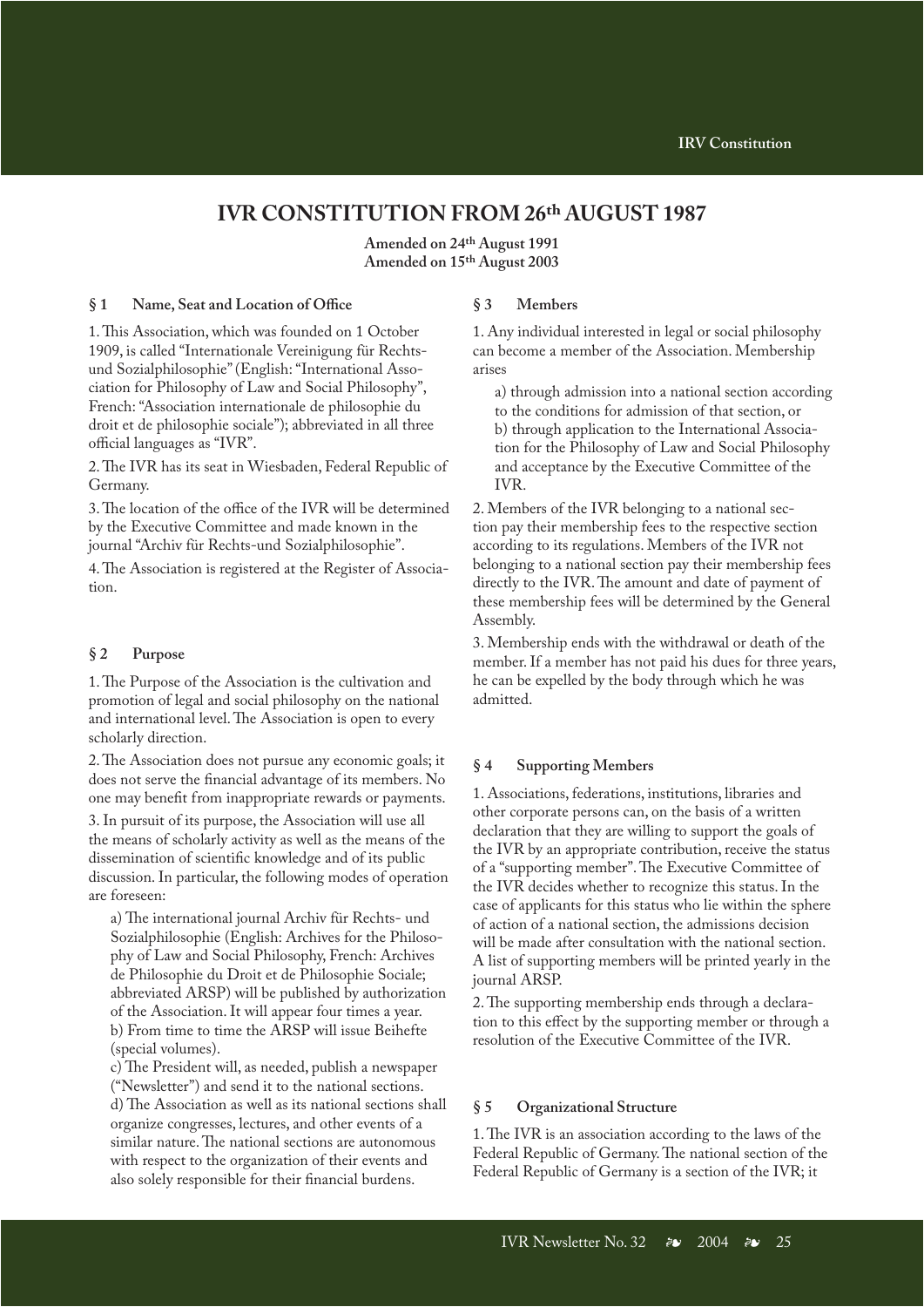functions and conducts its business just like any other national section. The national sections are associations in accordance with the laws of their own nations.

2. The Executive Committee decides on the acceptance of an association as a national section of the IVR.

3. The national sections may form subordinate sections according to need. These subordinate sections are connected with the IVR through their national sections.

4. The national sections may have various names; at least the subtitle should make clear their relationship to the IVR.

5. The national sections shall deliver annually to the IVR a part of the membership fee as determined by the Executive Committee.

6. The governing organs of the IVR are:

a) the General Assembly

b) the Executive Committee.

7. If need arises, the General Assembly can establish bodies for special tasks.

#### **§ 6 General Assembly**

1. The General Assembly is the highest organ of the IVR. It consists of the totality of the members of the IVR (§3, Sec.l). Each member attending the meeting of the General Assembly has a vote and the right to speak. Written statements by the members not present can be read to the General Assembly.

2. The ordinary General Assembly takes place every four years, where possible in conjunction with a world congress of the IVR.

3. The General Assembly will be called by the Executive Committee by publishing the agenda in an issue of the journal Archives for the Philosophy of Law and Social Philosophy, which should appear at least three months before the date of the General Assembly.

4. The chair of the meeting of the General Assembly is assumed by the President. In case of his disability, the General Assembly will elect one of the Vice-Presidents or another member to preside over the meeting.

5. The General Assembly elects the President, the Vice-Presidents and the other voting members of the Executive Committee as well as two auditors, who present a written report to the ordinary General Assembly.

6.The General Assembly decides by a simple majority of all members present the arrangements for the work of the Association, the basic elements of the budget, the election and retirement of the Executive Committee, the election of the auditors, and the approval of the accounts as well as the Procedural Rules of the IVR.

7. The General Assembly decides by a three-quarters majority of all members present concerning changes in the Constitution and the dissolution of the Association.

8. The General Assembly deals with the items on the agenda and draws up any necessary resolutions. The delegation of decisions to the Executive Committee is permitted. An expansion of the agenda is permitted only by two-thirds majority.

9. Minutes of the meetings of the General Assembly will be kept which will state all voting results and all resolutions passed. The minutes will be prepared by the Secretary General and will be countersigned by the President or the Acting Vice-President.

10. Details concerning the conduct of the General Assembly, especially the election and the taking of the minutes, will be established by the Procedural Rules.

### **§ 7 Extraordinary General Assembly**

1. An extraordinary General Assembly shall be called by the President within one year whenever:

- a) The Executive Committee agrees on this by a twothirds majority, or
- b) One-fourth of the national sections request this.

2. The proposal to hold an extraordinary General Assembly must be supported with reasons. The agenda for the extraordinary General Assembly will be drawn up by the Executive Committee in accordance with the proposal; the Executive Committee also determines the time and place of the extraordinary General Assembly.

3. An expansion of the agenda of an extraordinary General Assembly is not permitted.

4. An extraordinary General Assembly will be provided with an accounting report only when there are economic questions on its agenda.

### **§ 8 The Executive Committee**

1. The Executive Committee is the highest executive organ of the IVR. The Executive Committee includes as voting members:

- a) the President
- b) at most four Vice-Presidents and
- c) at most fifteen members and as nonvoting members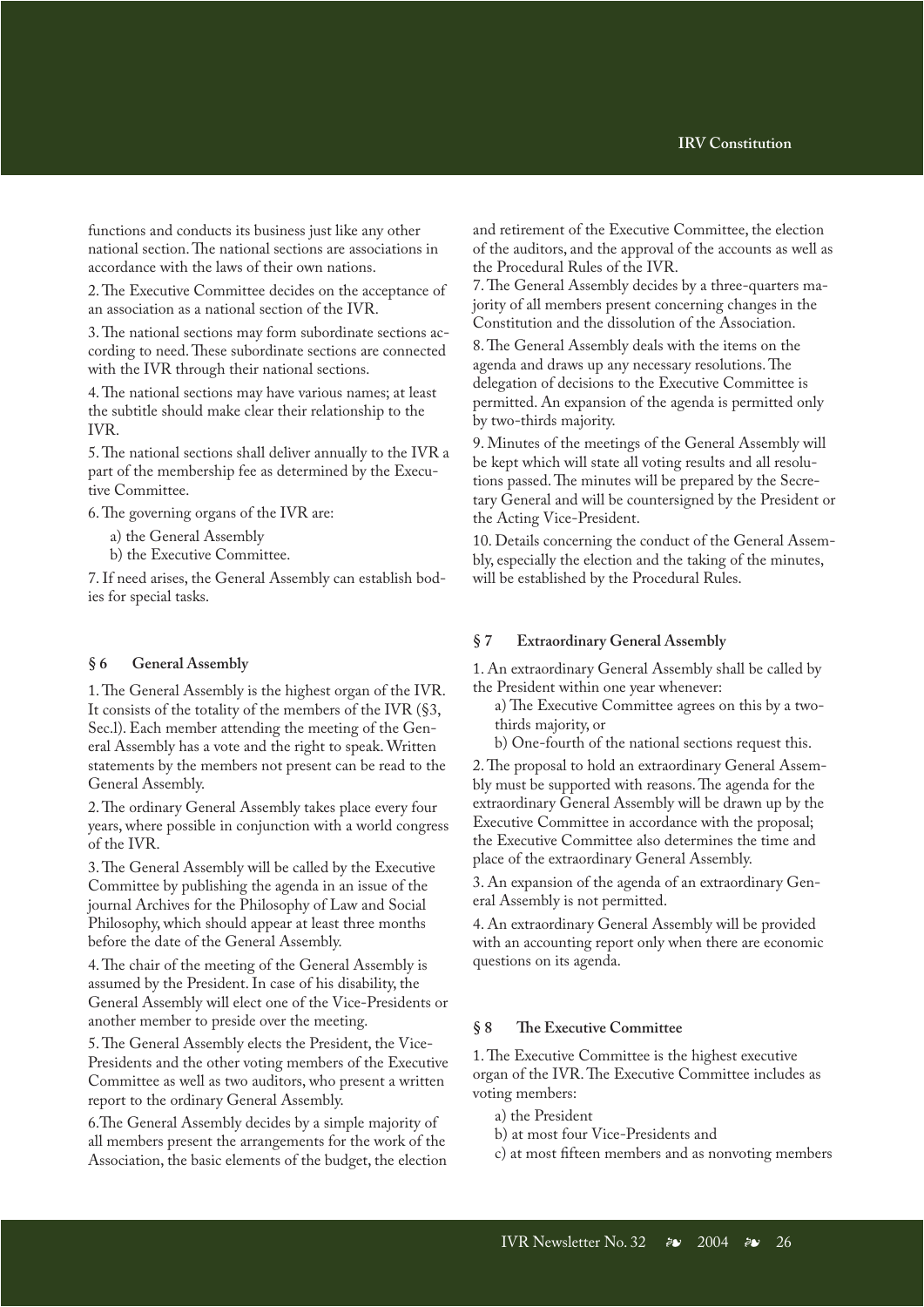d) the Secretary General

e) the Editor-in-Chief of the journal Archives for the Philosophy of Law and Social Philosophy, if he has not at the same time been elected a voting member f) the immediate past president, if that person has not been elected a voting member.

2. The Executive Committee appoints, upon the request of the President, the Secretary General and the Treasurer. The Executive Committee shall give the Secretary General authority in writing to conduct the everyday affairs of the Association as defined by the Procedural Rules and in accordance with the directions of the Executive Committee and the instructions of the President. The written authority can also include the carrying out of particular tasks that do not fall within everyday affairs. The Treasurer shall be authorized in writing to carry out the everyday business activities. He is obligated to keep regular financial accounts. More serious financial decisions are incumbent upon the President. The budget is drawn up in co-operation with the President, the Secretary General and the Treasurer.

3. The Executive Committee appoints the Editor-in-Chief and the members of the Editorial Board of the Archives for the Philosophy of Law and Social Philosophy.

4. The Executive Committee is empowered to conduct business if at least half of its voting members, including the President currently in office or a member of the Executive Committee authorized by him to chair the meeting, are present.

5. The Executive Committee makes decisions by a simple majority. In the event of a tie, the President shall decide.

6. The President can lay particular items of business before the Executive Committee for its decision by a circular letter.

7. The term of office for the Executive Committee is four years; it ends with the election of a new Executive Committee by an ordinary General Assembly (§ 6, Sec. 5 ).

8. More than one re-election of a voting member of the Executive Committee  $(§ 8, Sec. 1 (a) to (c))$  in immediate succession is permitted only through individual vote of a two-thirds majority.

### **§ 9 The President**

1. Legal representatives of the Association are the President and the Vice-Presidents. Each of them individually has power to act for the Association. Internally, a Vice-President may use his/her power to act for the Association only if the Executive Committee has appointed him/her

as an Acting President until the next General Assembly or for a specified period of time in case of the death, resignation or permanent or temporary incapacitation of the President.

2. The President shall execute the resolution of the General Assembly and of the Executive Committee.

#### **§ 10 Preparation for the Election**

1. The Nomination Committee will be called by the President of the IVR before the General Assembly and sits with the presiding President. It includes the following voting members:

a) the members present of the Executive Committee of the IVR  $(\S 8, \text{Sec. 1 (a) to (e)}),$ b) one representative of each national section not

represented by any committee member

through (a) above, c) one representative of the members of the IVR who are not members of any national section.

2. The task of the Committee is the nomination of the President, the Vice Presidents, the other members of the Executive Committee and the Auditors as well as the members of other bodies in so far as such members have been introduced and are to be elected by the General Assembly.

3. The nominations shall take into account not only the need to preserve the international character of the Executive Committee and the most balanced representation of scholarly interests and diverse doctrines in philosophy of law and social philosophy but also the need for representation of different continents and nations. The nominations shall, when possible, be put forth so that at least one third of the members of the outgoing Executive Committee are carried over into the incoming Executive Committee and at least one-third are not carried over.

4. The nominations may contain various alternatives.

5. The competence of the Nomination Committee according to these provisions does not exclude nominations by the members attending the General Assembly.

6. The Committee can also nominate canditates for Honorary President.

7. Specific details concerning the nominating procedures shall be included in the Procedural Rules.